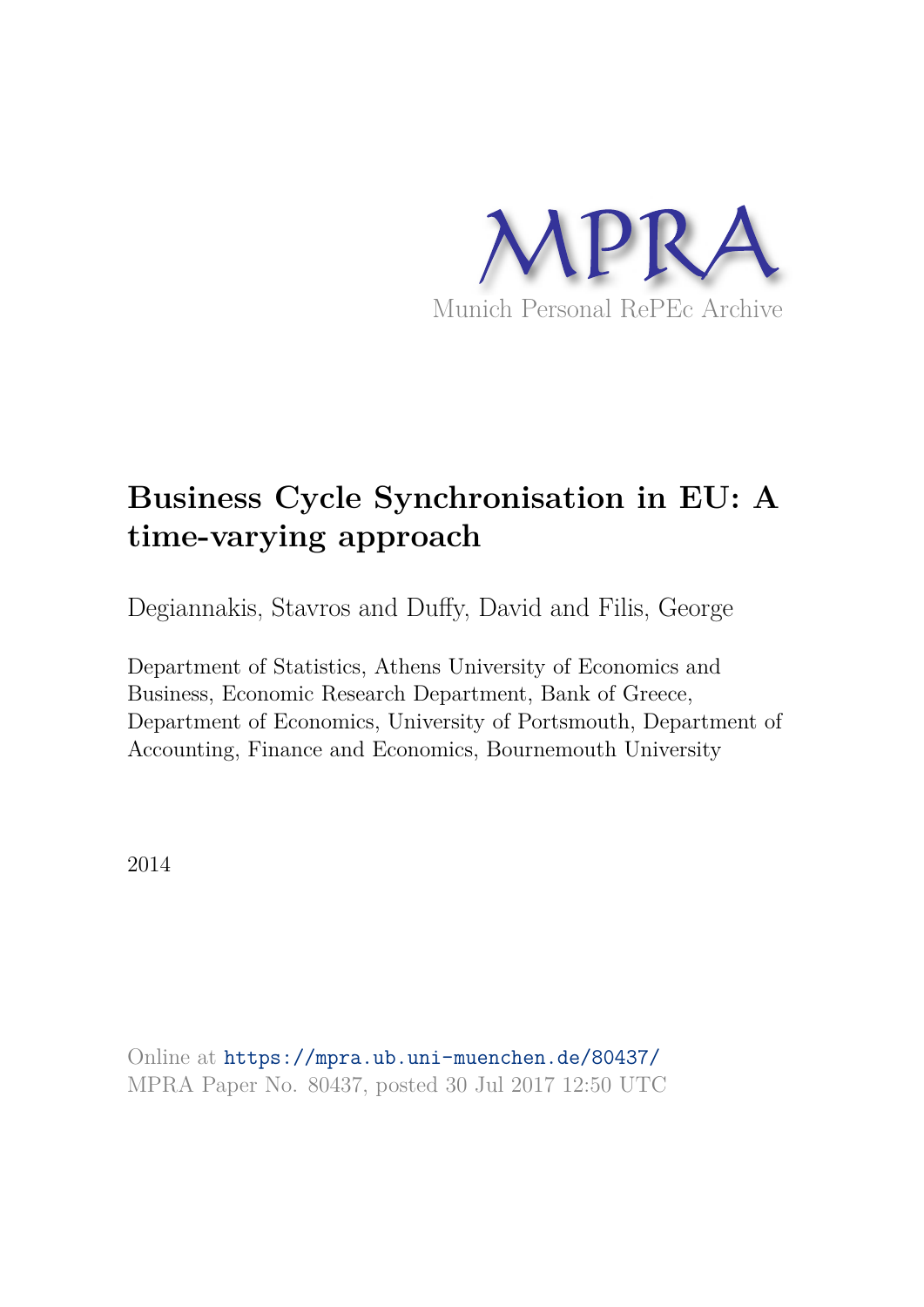# **Business Cycle Synchronisation in EU: A time-varying approach**

Stavros Degiannakis<sup>1,2</sup>, David Duffy<sup>3</sup>, George Filis<sup>4\*</sup>

<sup>1</sup>Department of Statistics, Athens University of Economics and Business, 76 Patission Str., GR 10434, Athens, Greece.

> <sup>2</sup> Economic Research Department, Bank of Greece, 21 E. Venizelos Avenue, GR10250, Athens, Greece

<sup>3</sup>Department of Economics, University of Portsmouth, Portsmouth Business School, Portsmouth, Portland Street, PO1 3DE, United Kingdom.

<sup>4</sup> Department of Accounting, Finance and Economics, Bournemouth University, Executive Business Centre, 89 Holdenhurst Road, BH8 8EB, Bournemouth, UK.

# **Abstract**

*This paper investigates the time-varying correlation between the EU12-wide business cycle and the initial EU12 member-countries based on Scalar-BEKK and multivariate Riskmetrics model frameworks for the period 1980-2012. The paper provides evidence that changes in the business cycle synchronisation correspond to major economic events that have taken place at a European level. In the main, business cycle synchronisation until 2007 had moved in a direction positive for the operation of a single currency, suggesting that the common monetary policy was less costly in terms of lost flexibility at the national level. However, as a result of the Great Recession of 2007 and the subsequent Eurozone Crisis a number of periphery countries, most notably Greece, have experienced desynchronisation of their business cycles with the EU12-wide cycle. Nevertheless, for most countries, any questions regarding the optimality and sustainability of the common currency area in Europe should not be attributed to a lack of cyclical synchronisation.*

**Keywords:** Scalar-BEKK, Multivariate Riskmetrics, time varying correlation, EU business cycle, business cycle synchronisation.

**JEL:** C32, E32, F44, O52.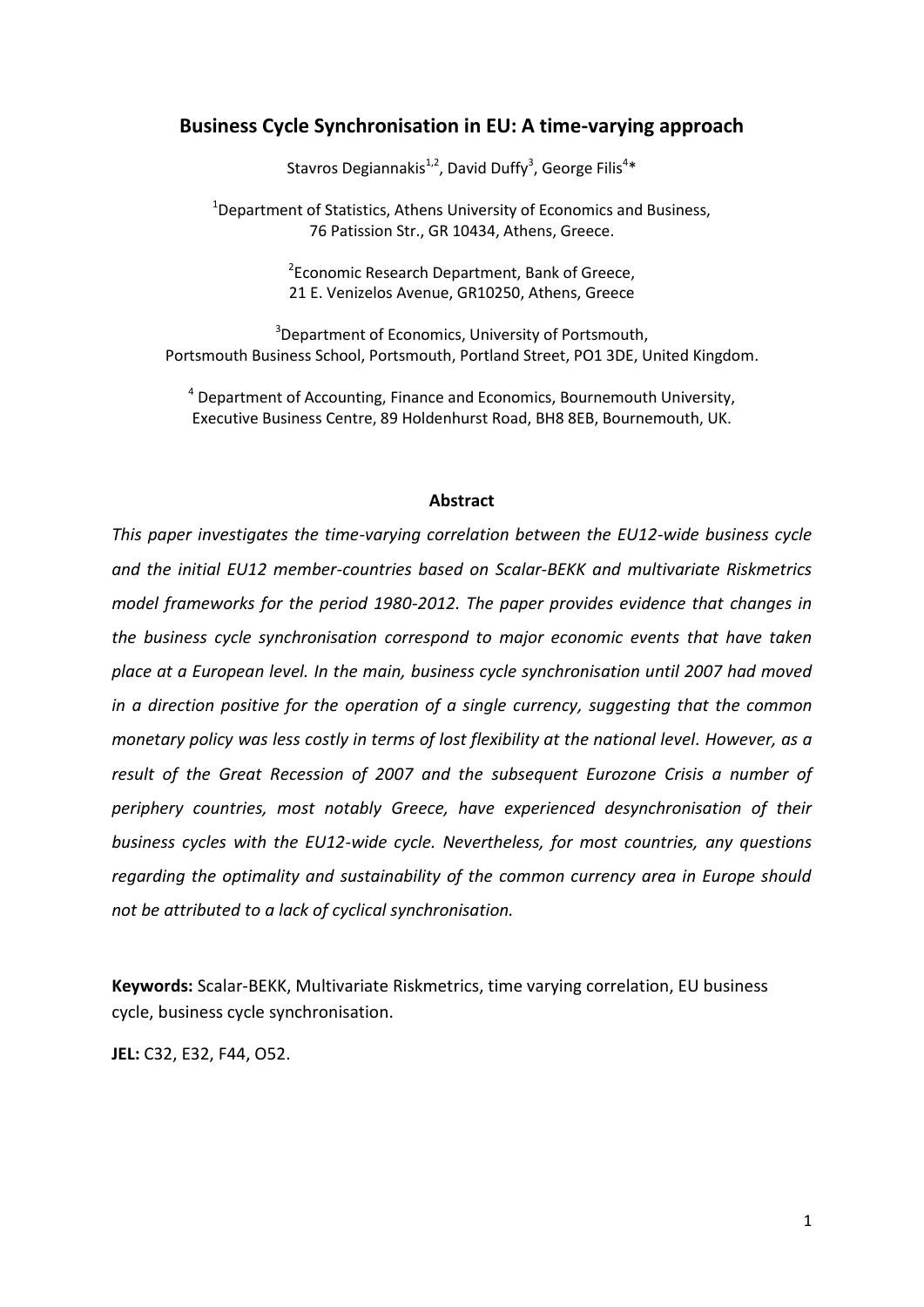# **1. Introduction**

This paper investigates the time-varying business cycles synchronisation between the initial EMU12 member-countries and the EMU12-wide business cycle<sup>1</sup>, using quarterly data from 1980 until 2012. In addition, we investigate this relation for Denmark, Sweden and the UK, the non-EMU members, but originally EU15 members. The motivation for the selection of this group of EU countries is that business cycle synchronisation is an important pre-requisite to forming a successful currency union as implied by the insights of Optimal Currency Area Theory. In the UK, for instance, one of Gordon Brown famous 5 tests for joining the Euro was the assurance that the UK and the European-wide business cycles would be synchronised. In addition, the recent economic crisis signified the importance of business cycle synchronisation in the EU with regards to the application of a suitable union wide monetary policy response. This study explores a current economic topic in light of recent economic developments.

Pioneers in the study of business cycles include, *inter alia*, Mitchell (1946), Burns and Mitchell (1946) and Kuznets (1958). Since then, a significant amount of literature has been produced on the study of business cycle synchronisation. Papageorgiou, Michaelides and Milios (2010) and de Haan, Inklaar and Jong-A-Pin (2008) provide an extensive review of the literature.

Previous studies have used a wide range of techniques and data to study the level of synchronisation in European business cycles and other bilateral business cycles synchronisations. The various techniques that have been applied to this research question range from constant contemporaneous and lagged correlations for entire periods or subperiods<sup>2</sup> to Vector Autoregressive (VAR) models<sup>3</sup> and from frequency-domain dynamic correlations<sup>4</sup> to rolling windows correlations<sup>5</sup>. Although these methods provide a sufficient understanding of the business cycle synchronisation in Europe, they share some limitations.

-

 $1$  Luxemburg was omitted due to data unavailability. The results are not sensitive to the exclusion of Luxemburg data due to its small size. The European Union-wide business cycle is estimated in the same spirit with de Haan, Jacobs and Mink (2007) and Artis, Krolzig and Toro (2004). Stylized facts for the European-wide business cycle are provided by Artis *et al.* (2004).

<sup>2</sup> See, *inter alia*, Gogas and Kothroulas (2009), Ferreira-Lopes and Pina (2009), Furceri and Karras (2008), Artis and Zhang (1999), Fatas (1997), Inklaar and de Haan (2001).

 $3$  For further details on VAR models the reader is directed to Bergman and Jonung (2010).

 $<sup>4</sup>$  For further details on frequency-domain correlations the reader is directed to Concaria and Soares (2009),</sup> Azevedo (2002), Croux, *et al*. (2001), as well as references in de Haan, et al. (2008).

 $<sup>5</sup>$  See, for example, Dopke (1999).</sup>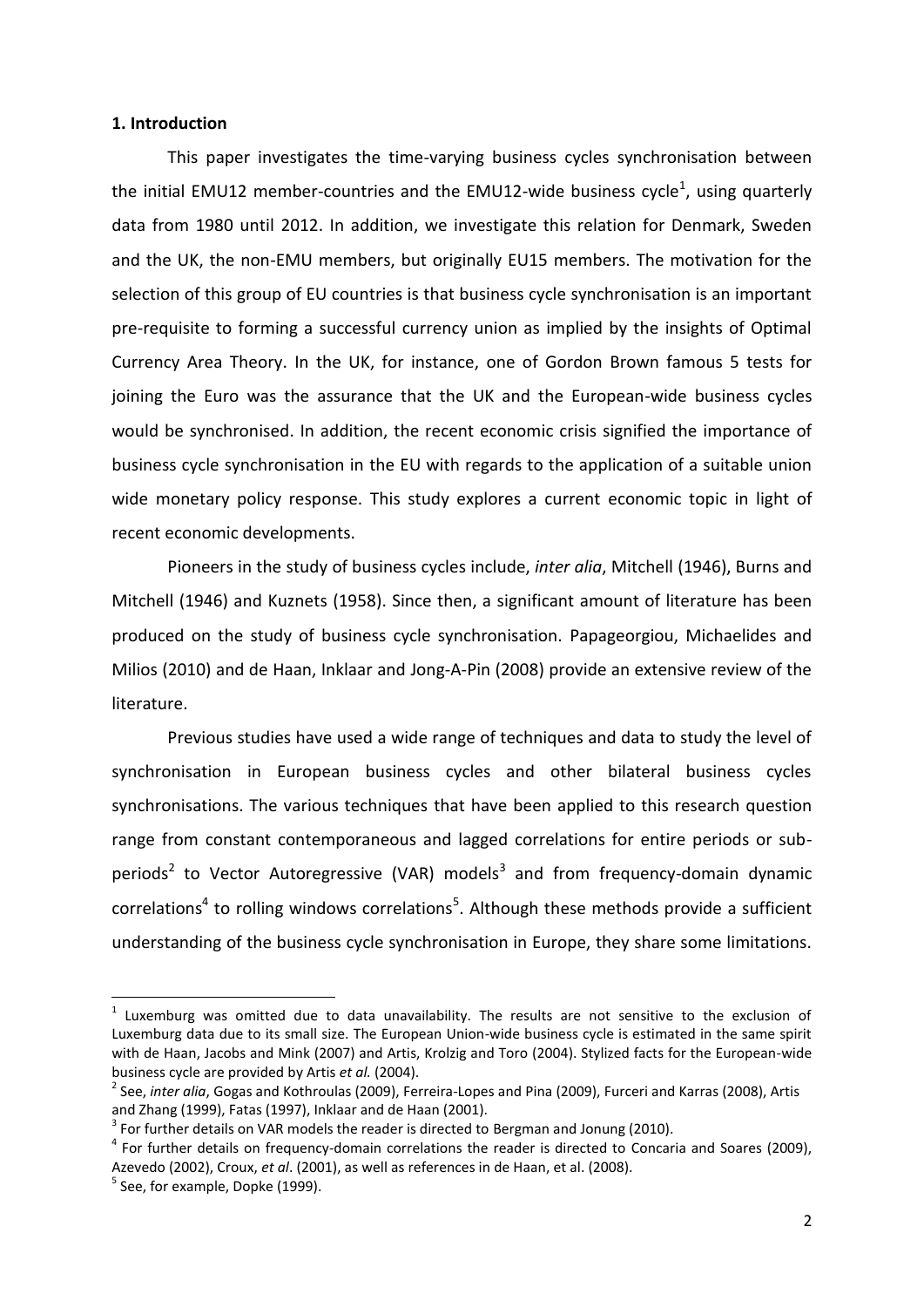To start with, a static correlation figure is not able to capture any fluctuations of the correlation level across time. In addition, the robustness of the results obtained for rolling windows correlations is subject to the length of the rolling window<sup>6</sup>. Furthermore, choosing sub-periods exogenously in an effort to produce a quasi time-varying correlation could have several drawbacks (see Sebastien, 2009, for additional explanation of these drawbacks). These shortcomings are important and it is a development of this paper that the proposed techniques do not suffer from such drawbacks.

The present study directly addresses all the above issues by employing two robust quantitative techniques, namely the Scalar-BEKK and multivariate Riskmetrics models, as were suggested by Baba, Engle, Kraft and Kroner (1990) and J.P. Morgan (1996), respectively. To our knowledge, these techniques have not previously been applied to investigate the time-varying correlation between the individual European member-countries and the European Union-wide business cycle without a priori imposing regime switches. In addition, for robustness purposes we use two different filtering methods for the extraction of the cyclical components, namely the Hodrick-Prescott filter (Hodrick and Prescott, 1997) and the band-pass filter proposed by Baxter and King  $(1999)^7$ . These filters were chosen in order for our study to be more easily comparable with previous literature.

The main contribution of the paper to the existing literature can be described succinctly. First, we apply two different quantitative methods which enable us to examine the evolution of business cycle synchronisation in the EU and to limit the shortcomings of the methods that have been used thus far. Second, we use two filtering methods for robustness purposes showing qualitatively similar results. Third, the results from the timevarying measures show that changes in the level of correlation correspond to major economic events that have taken place at a European level. In addition, following the economic crisis of 2007 (the terms economic crisis and Great Recession will be used interchangeably), a change in the dynamics of European business cycle synchronisation have emerged. This has important policy implications for the operation of macroeconomic policy in a common currency area and contributes to the long standing debate regarding the optimality of a common currency.

-

<sup>6</sup> See Savva, *et al.* (2010) for additional explanation.

 $<sup>7</sup>$  We considered these two filtering methods as they are the most commonly used methods and thus our</sup> results can be directly comparable to the existing literature.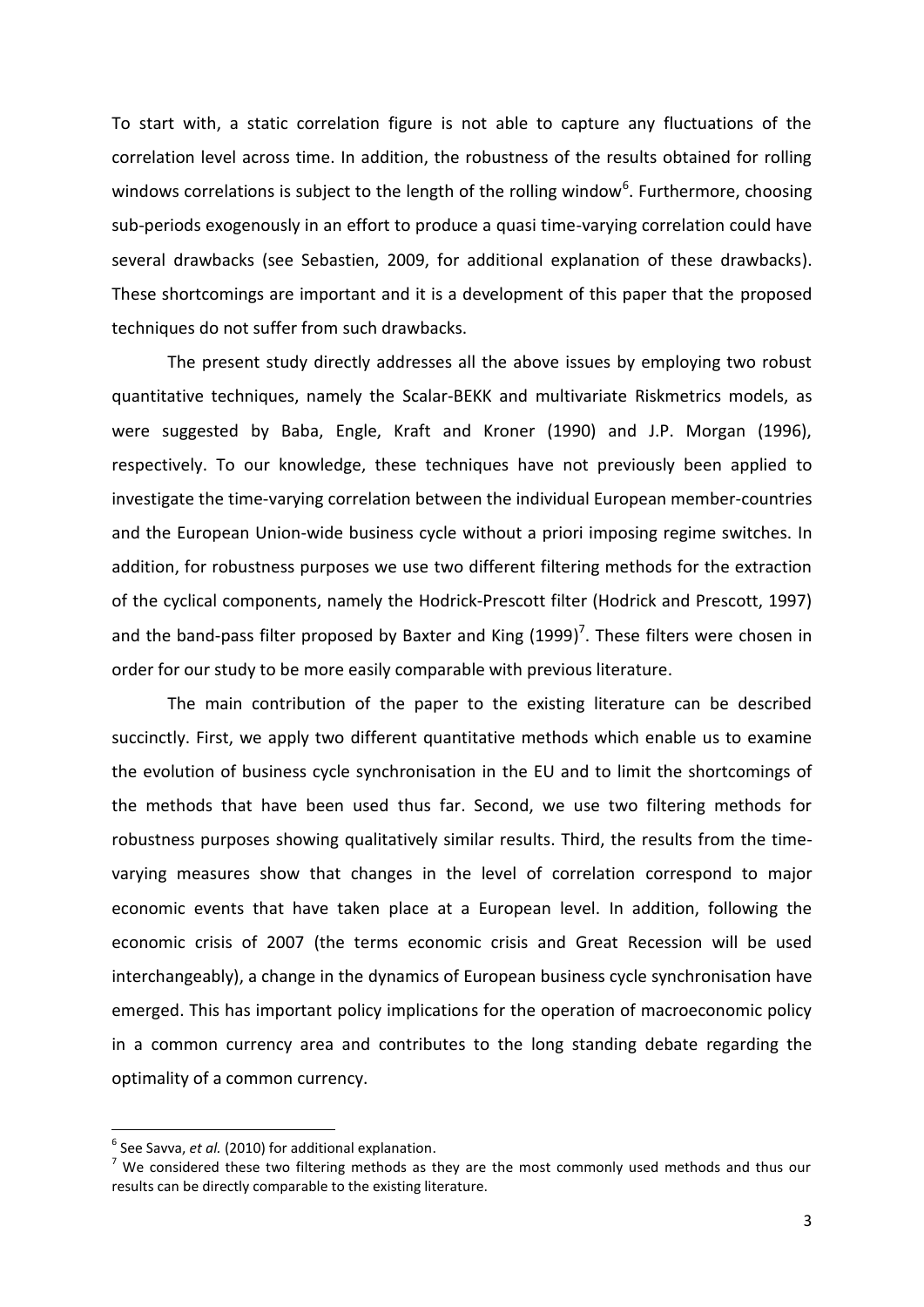The rest of the paper proceeds as follows: Section 2 reviews the relevant literature, Section 3 presents the data, Section 4 describes the models used, Section 5 presents the empirical findings of the research and, finally, Section 6 concludes the study.

# **2. Review of the Literature**

.<br>-

This paper examines time varying business cycle synchronisation in a common currency area. The importance of business cycle synchronisation for the operation of a common currency area is implied by the seminal work on Optimum Currency Area theory (OCA) by Kennen (1969), McKinnon (1963), and Mundell (1961), as well as, more recent contributions by Furceri and Karras (2008) and Alesina and Barro (2002). In addition, some authors argue that business cycle synchronisation is not only a pre-requisite to the formation of a monetary union but they go further suggesting that the very survival of a common currency area depends on the commonality of business cycle fluctuations (see, for example, Bergman, 2006).<sup>8</sup>

The importance of business cycle synchronisation arises from the fact that the formation of a single currency area explicitly involves the adoption of a common monetary policy which will be influenced by the union-wide business cycle. In order for a "one size fits all" monetary policy to be efficient there must be a high degree of business cycle synchronisation. Consequently, if member-countries' business cycles are closely related to the union-wide business cycle, then their individual monetary policies will be more closely substituted by a common monetary policy. Conversely, if countries' business cycles diverge from the union-wide business cycle, then they are more sensitive to asymmetric shocks and, thus, the common monetary policy may result in the destabilization of the individual economies. As such it will be a case of a "one size fits none" common monetary policy, which will aggravate the cost of joining monetary union (Savva, Neanidis and Osborn, 2010; Sebastien, 2009; Furceri and Karras, 2008; Fidrmuc and Korhonen, 2006). Hence, it is clear that business cycle synchronisation has a consequence for the policies of the central bank. If

 $8$  Although important for the application of policy in a monetary union it must be noted that business cycle synchronisation does not necessarily mean that economic convergence is occurring (i.e. synchronisation may exist, however the cycles could have different amplitudes due to non-convergence). The term convergence is related to the catch-up effect between countries' growth rates, whereas synchronisation has the meaning of similar movements of the countries' growth rates over time (Crowley and Schultz, 2010). Synchronisation, if it exists, can lead to economic convergence between the member-countries of a monetary union.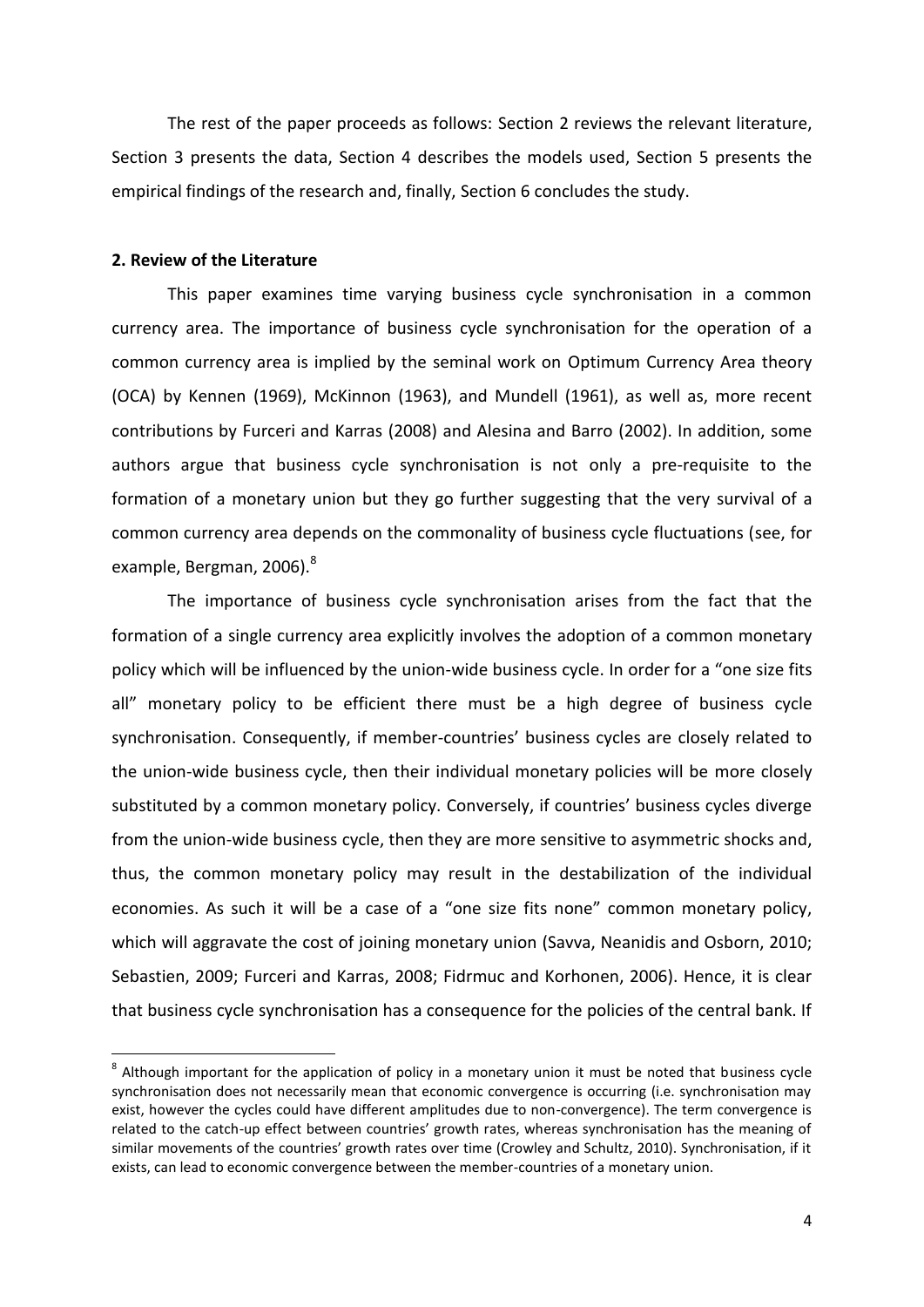synchronised business cycles exist, it will be easier for the central bank to impose its stabilising interventions (Crowley and Schultz, 2010; Furceri and Karras, 2008; Clarida, Gali and Getler, 1999; Rogoff, 1985).

Apart from the fact that business cycle synchronisation impacts on the central bank and its monetary policy decisions; the level of synchronisation has also implications for the fiscal policy of each member-country. If the monetary policy response from the central bank to an asymmetric shock is not suitable for every member-country, then members will be able to use their independent fiscal policy in a stabilising manner (Crowley and Schultz, 2010). The problem that European countries face, in the presence of the Stability and Growth Pact and the subsequent Fiscal Compact, is that the use of fiscal policy, as a protection against the potential adverse effects of common monetary policy, may become limited (Crowley and Schultz, 2010; Furceri and Karras, 2008; Furceri, 2005; Gali and Perotti, 2003).

All the aforementioned authors, implicitly or explicitly, suggest that business cycle synchronisation should be considered as an exogenous criterion for the formation of an OCA, such as the EMU. However, over the last 15 years, the literature has challenged the exogenous character of business cycle synchronisation for monetary unions. Bower and Guillemineau (2006), Babetskii (2005), Fidrmuc (2004), Maurel (2002) and Frankel and Rose (1998), for example, have argued that business cycle synchronisation is actually an endogenous OCA criterion in the sense that the formation of a monetary union will lead to greater synchronisation of the members' business cycles. Thus, many authors argue that one of the main determinants of business cycle synchronisation is the formation of a monetary union itself (see, *inter alia*, Bergman and Jonung, 2010; Rose and Stanley, 2005; López-Córdova and Meissner, 2003; Rose and Engel, 2002; Fatas, 1997).

Overall, the literature on business cycle synchronisation does not provide consistent evidence on the level of European Union business cycle synchronisation and how this level has changed over time. Different studies paint somewhat different pictures<sup>9</sup>. Several of these studies have reached the conclusion that there is a greater level of synchronisation in the European Union after 1992, i.e. during the post European Exchange Rate Mechanism (ERM) period and the Maastricht Treaty period (Weyerstrass, van Aarle, Kappler and

<u>.</u>

<sup>9</sup> A review of these studies along with their findings can be found in Papageorgiou, *et al.* (2010) and de Haan, *et al.* (2008).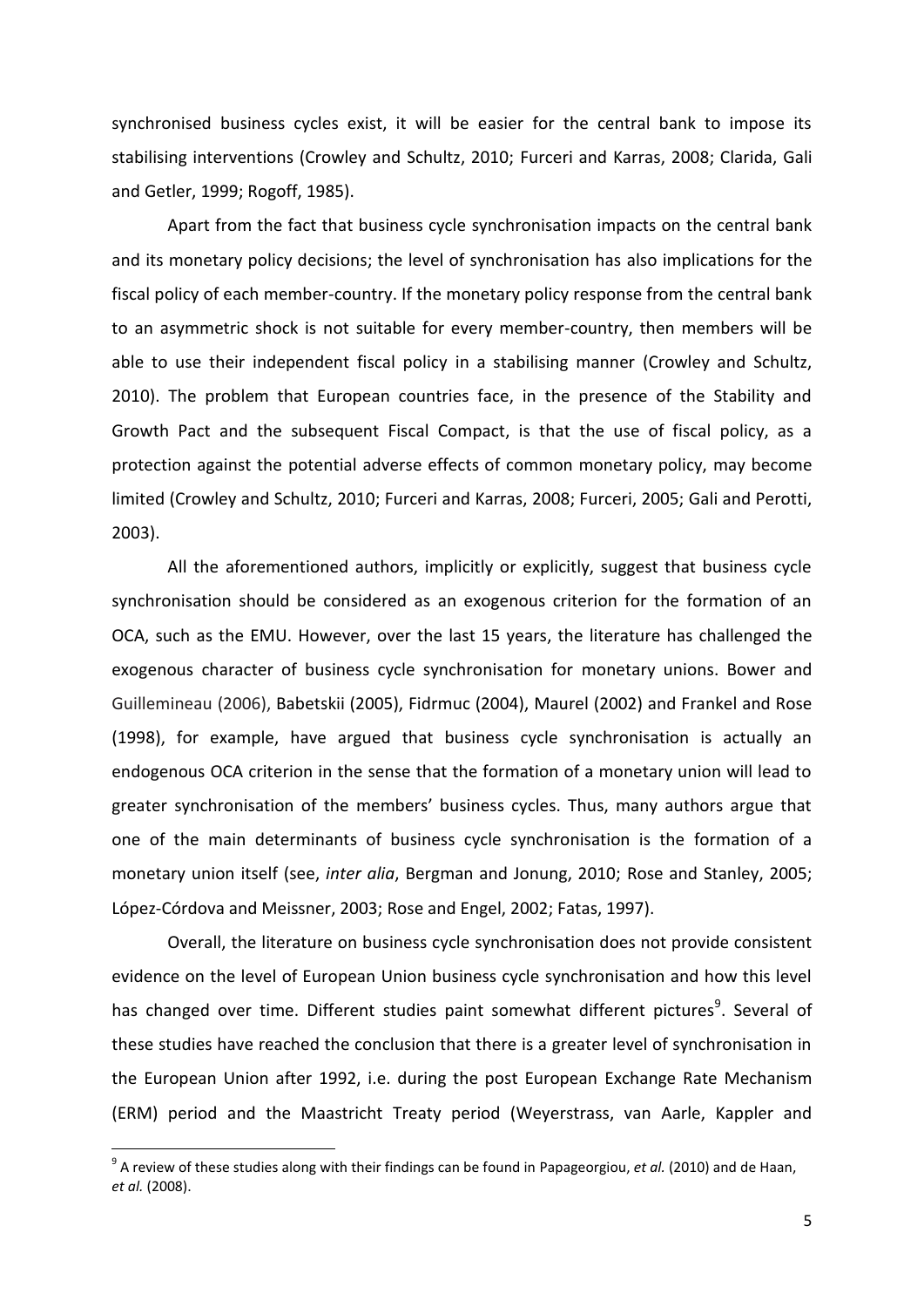Seymen, 2011; Altavilla, 2004; Belo, 2001; Fatas, 1997; Angeloni and Dedola, 1999). Other authors have argued that synchronisation has increased further in the post EMU period (see, for example, Darvas and Szapary, 2008; Gayer, 2007). Yet, Lehwald (2012) recently argued that this only holds for the core EMU member countries.

On the other hand, there are some studies, which demonstrate that there is a decrease in business cycle synchronisation after the adoption of the Euro. Specifically, Hughes-Hallett and Richter (2008) suggest that since the introduction of the common currency the level of synchronisation has declined for the core European countries. Similarly, Crespo-Cuaresma and Fernandez-Amador (2013) corroborates Hughes-Hallett and Richter's (2008) results suggesting that since the birth of the common currency divergence is observed in the European member-countries business cycles. Lee (2012a,b) reports similar results, as both studies show evidence that the level of synchronisation for the European countries was higher in the pre-EMU period.

Given the literature reviewed, there is an implicit expectation that changes in European business cycles synchronisation levels are influenced by institutional changes. However, a recent study by Canova, Ciccarelli and Ortega (2012) provides evidence that changes in European business cycle synchronisation cannot be attributed to institutional changes. Although, they claim that the evidence is less clear cut for the effects of the Maastricht Treaty, leading them to argue that conclusions suggesting that business cycle synchronisation are not influenced by institutional changes should be treated with caution.

In addition to studies focusing on business cycle synchronisation during the periods before and after EMU, a recent strand of the literature examines the effects of the latest financial crisis on synchronisation levels. Indicatively, Gächter, Riedl and Ritzberger-Grunwald (2012) find that the 2007 financial crisis led to a desynchronisation of business cycles in the Euro Area, as well as, an increase in the dispersion of synchronisation levels. In addition, Gomez, Ortega and Torgler (2012) report that Greece is experiencing a significant reduction in synchronisation level since the Great Recession.

Much of the previous literature suggests that synchronisation changes over time. However, only few recent studies examined synchronisation in a time-varying environment (see, for example, Fidrmuc, Ikeda and Iwatsubo 2012; Rozmahel, 2011; Savva, *et al*., 2010; Fidrmuc and Korhonen, 2009). Fidrmuc, *et al*. (2012) and Fidrmuc and Korhonen (2009) develop a frequency-domain dynamic correlation model. Rozmahel (2011), on the other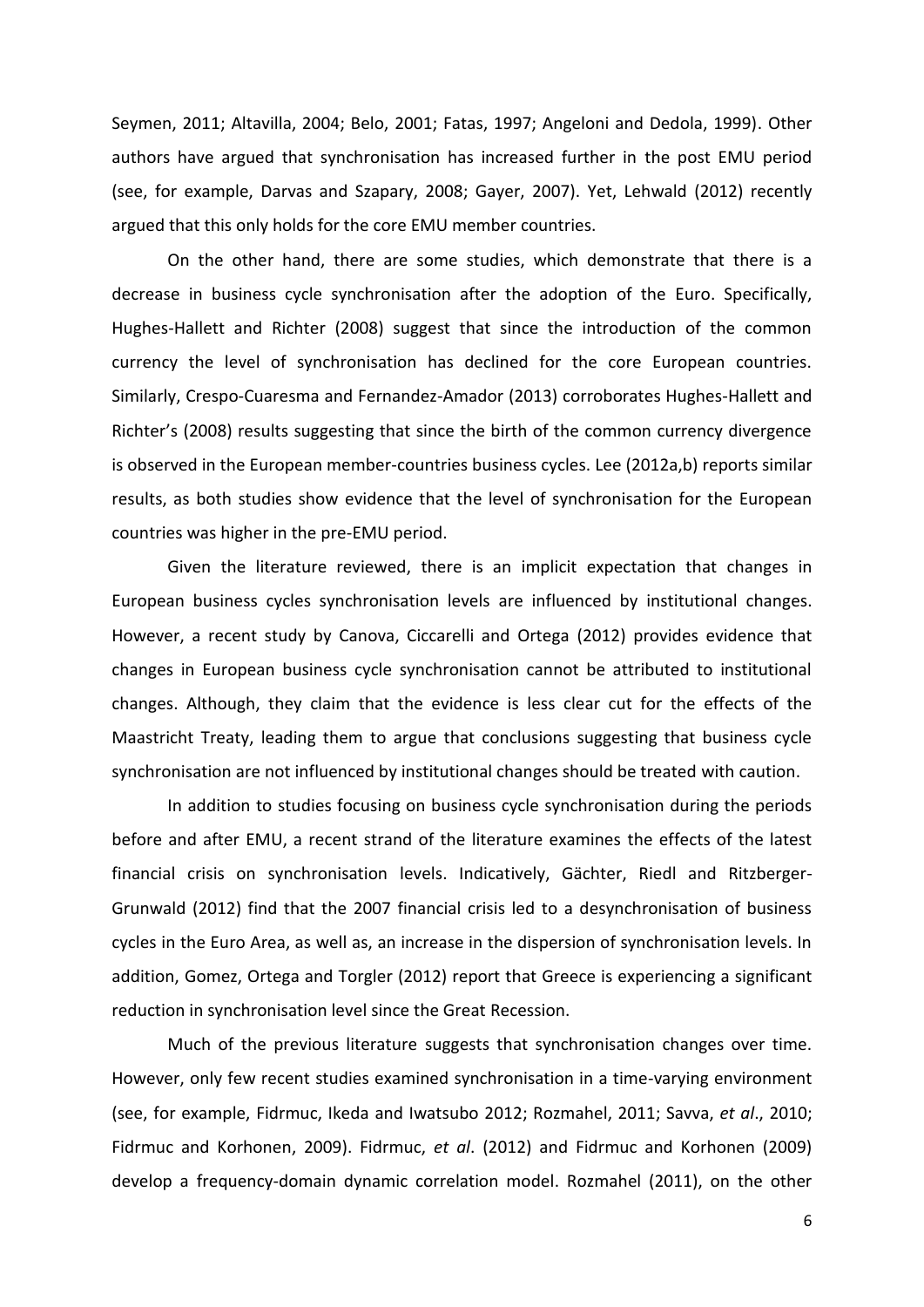hand, identifies changes in business cycle synchronisation in time-domain, using rolling windows. Despite the fact that this method has been used extensively in the literature, the frameworks applied in the present paper have several advantages over rolling windows. These advantages include (i) that there is no requirement for the researcher either to set a window span or to lose some observations at the start of the sample period and (ii) that they do not exhibit the so called "ghost features", as the impact of a shock may not be reflected in *n* consecutive periods (where *n* denotes the window span)<sup>10</sup>.

Savva, *et al.* (2010) is the only study to our knowledge to apply a pure dynamic correlation model in time-domain, similar to our study. Savva, *et al.*, (2010) use a regimeswitch time-varying correlation (DSTCC-VAR-GARCH) between the EU member-countries and the EU-wide business cycles. Regime-switch models determine a priori the number of regime switches. In our paper, however, regime changes are not imposed a priori by the researchers, but rather they are exposed by the data. Allowing the data to identify regime shifts is useful in the context of EU business cycle synchronisation given the conflicting evidence that has emerged regarding European business cycle synchronisation over time. Additionally with a business cycle synchronisation measure that varies over time it is possible to assess the effects of the recent economic crisis and the subsequent European debt crisis on EU business cycle synchronisation.

# **3. Data Description**

<u>.</u>

The dataset includes quarterly GDP data from 14 EU member-countries and the aggregate EMU12 GDP (EMU members: Austria, Belgium, Finland, France, Germany, Greece, Ireland, Italy, Netherlands, Portugal and Spain; non-EMU members: Denmark, Sweden and UK). The data cover the period from 1980:Q1 to 2012:Q4. All GDP prices are converted to logarithms; they are seasonally adjusted and refer to constant levels. We use GDP, as according to de Haan, *et al.* (2008) studies on business cycle synchronisation should focus on GDP (rather than industrial production, for example), as this represents the broadest measure of output.

Furthermore, very few studies examine the robustness of their results using different filtering methods for their cyclical components. For illustration purposes and the analysis of

 $10$  For an additional explanation of the advantages of a time-varying framework over rolling windows see Cerqueira and Martins (2009).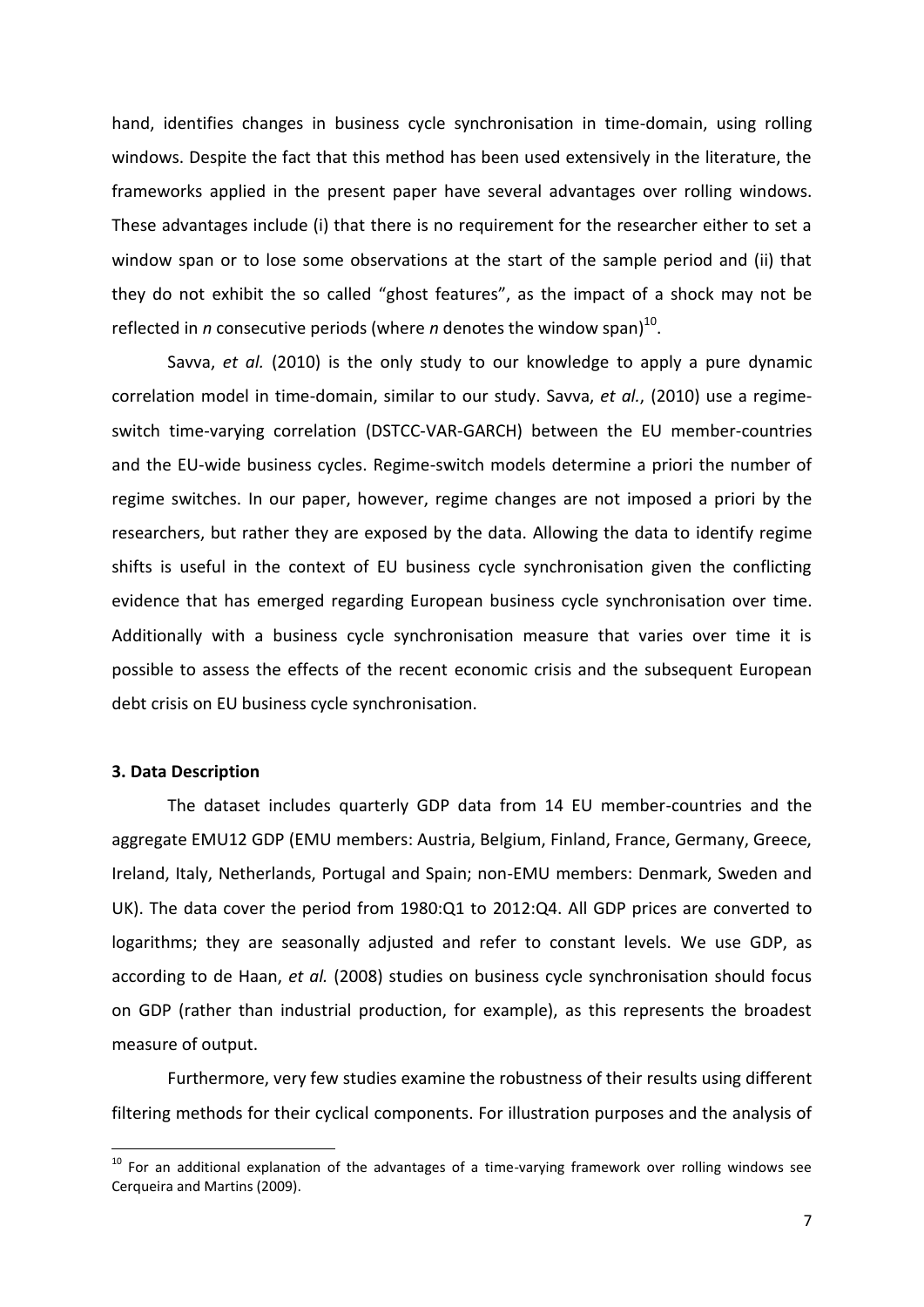the empirical results we only show the output of one filtering method, namely the Hodrick-Prescott (1997). However, the results for both filtering methods are qualitatively similar<sup>11</sup>.

#### **4. Models Description**

As suggested by the literature, business cycle synchronisation is measured by the level of correlation between two countries' business cycles (x and y). In simple terms this can be shown as:

$$
\rho_{x,y} = \frac{\sigma_{x,y}}{\sigma_x \times \sigma_y} \tag{1}
$$

where, *ρx,y* denotes the correlation coefficient, *σx,y*, *σx* and *σy* denote the covariance and the standard deviations of the two countries' business cycles, respectively. Nevertheless, this measure is static and is not able to capture the full dynamics of the business cycle synchronisation. Thus, a time-varying measure is required and the econometric literature has proposed a large number of models for modelling correlation in a multivariate framework (see for example, Dynamic Conditional Correlation GARCH model by Engle, 2002, which has been applied in many occasions in empirical finance and macroeconometrics, and the Generalised Orthogonal ARCH model by Van Der Weide, 2002, among others). However, these models require a large number of estimated parameters. Riskmetrics and Scalar-BEKK are some of the most parsimonious models among the powerful multivariate frameworks and thus they were chosen for this study. Both these models have the ability to generate the conditional variance matrix in a time-varying environment, which can then be used to estimate the correlation level at each time point.

In short, sections 4.1 and 4.2 provide a detailed explanation of both frameworks which will be used to estimate how the correlation level between the individual business cycles of 14 EU countries and the aggregate EMU12 business cycle varies over time. These time-varying correlation levels are shown in Figures 1 to 7 and they are analysed in section 5.

-

 $11$ <sup>11</sup> The results for the band-pass filter are available upon request.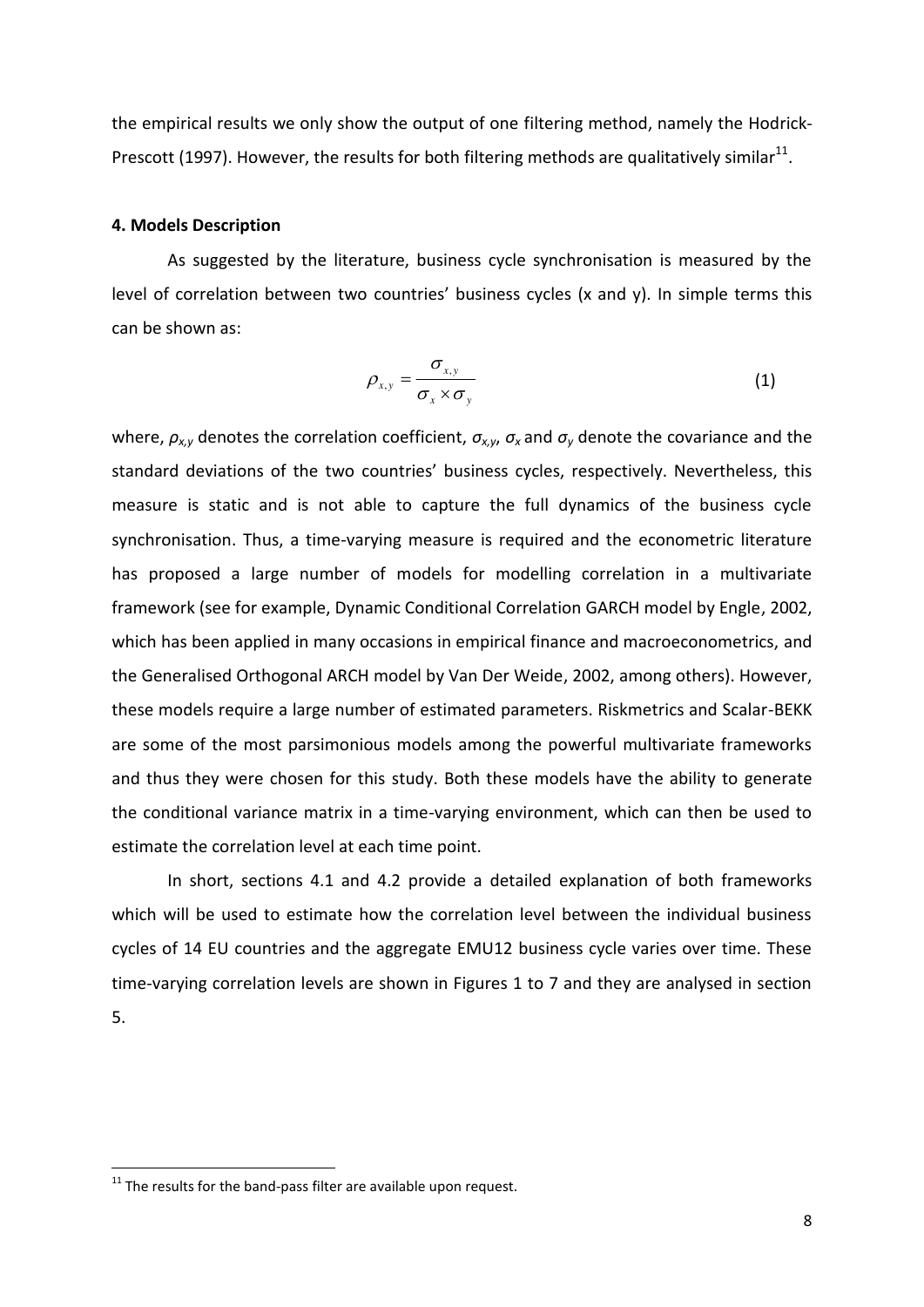## **4.1. Scalar-BEKK**

<u>.</u>

The focus is on the investigation of time-varying correlation between the individual business cycles of 14 EU countries and the aggregate EMU12 business cycle. Thus, we do not intend to investigate any exogenous variables that might have influenced the relationship between the business cycles nor any other endogenous variables that might have determined the system.

In the following paragraphs, the Scalar-BEKK framework of our study is presented. Let the  $(n \times 1)$  vector  $\{y_n\}$  refer to the multivariate stochastic process to be estimated. In the present model framework,  $n = 15$  and  $y_t = (y_{1,t} - y_{2,t} - ... - y_{14,t} - y_{15,t})'$ , where  $y_{i,t}$ , for  $i=1,2,...,14$ , denotes the individual business cycles for each of the 14 EU countries and  $y_{15,1}$ denotes the aggregate EMU12 business cycle<sup>12</sup>. The innovation process for the conditional mean  $\mathbf{\varepsilon}_t \equiv \mathbf{y}_t - \mathbf{\mu}_t$  has an  $(n \times n)$  conditional covariance matrix  $V_{t-1}(\mathbf{y}_t) \equiv \mathbf{H}_t$ :

$$
\mathbf{y}_{t} = \mathbf{\mu}_{t} + \mathbf{\varepsilon}_{t}
$$
\n
$$
\mathbf{\varepsilon}_{t} = \mathbf{H}_{t}^{1/2} \mathbf{z}_{t}
$$
\n
$$
\mathbf{z}_{t} \sim N(\mathbf{z}_{t}; \mathbf{0}, \mathbf{I})
$$
\n
$$
\mathbf{H}_{t} = \sigma(\mathbf{H}_{t-1}, \mathbf{H}_{t-2}, ..., \mathbf{\varepsilon}_{t-1}, \mathbf{\varepsilon}_{t-2}, ...),
$$
\n(2)

where  $E_{t-1}(\mathbf{y}_{t}) \equiv \mathbf{\mu}_{t}$  denotes the mean of  $\mathbf{y}_{t}$  conditional the available information at time  $t-1$ ,  $I_{t-1}$ .  $\mathbf{z}_t$  is an  $(n \times 1)$  vector process such that  $E(\mathbf{z}_t)=\mathbf{0}$  and  $E(\mathbf{z}_t \mathbf{z}_t')=\mathbf{I}$ , whereas  $N({\bf z}_t;{\bf 0},{\bf I})$  is the multivariate standard normal density function.  $\sigma(.)$  is a positive measurable function of the lagged conditional covariance matrices and the innovation process.

Engle and Kroner (1995) and Baba *et al.* (1990) propose the BEKK model, which has been successively estimated for large time-varying covariance matrices. However, the BEKK model requires the estimation of  $(n(n+1)/2) + 2n^2$  parameters. A less general version is commonly applied, named the Scalar-BEKK model. The advantage is that the Scalar-BEKK model is guaranteed to be positive definite and requires the estimation of fewer parameters

 $12$  For robustness purposes, as well as calculating the correlation between each country's business cycle and the EMU12 wide cycle, the correlation between each country's business cycle and the EMU12 cycle with the respective countries GDP removed from the EMU12 aggregate, has been calculated. The results are qualitatively similar and they are available upon request.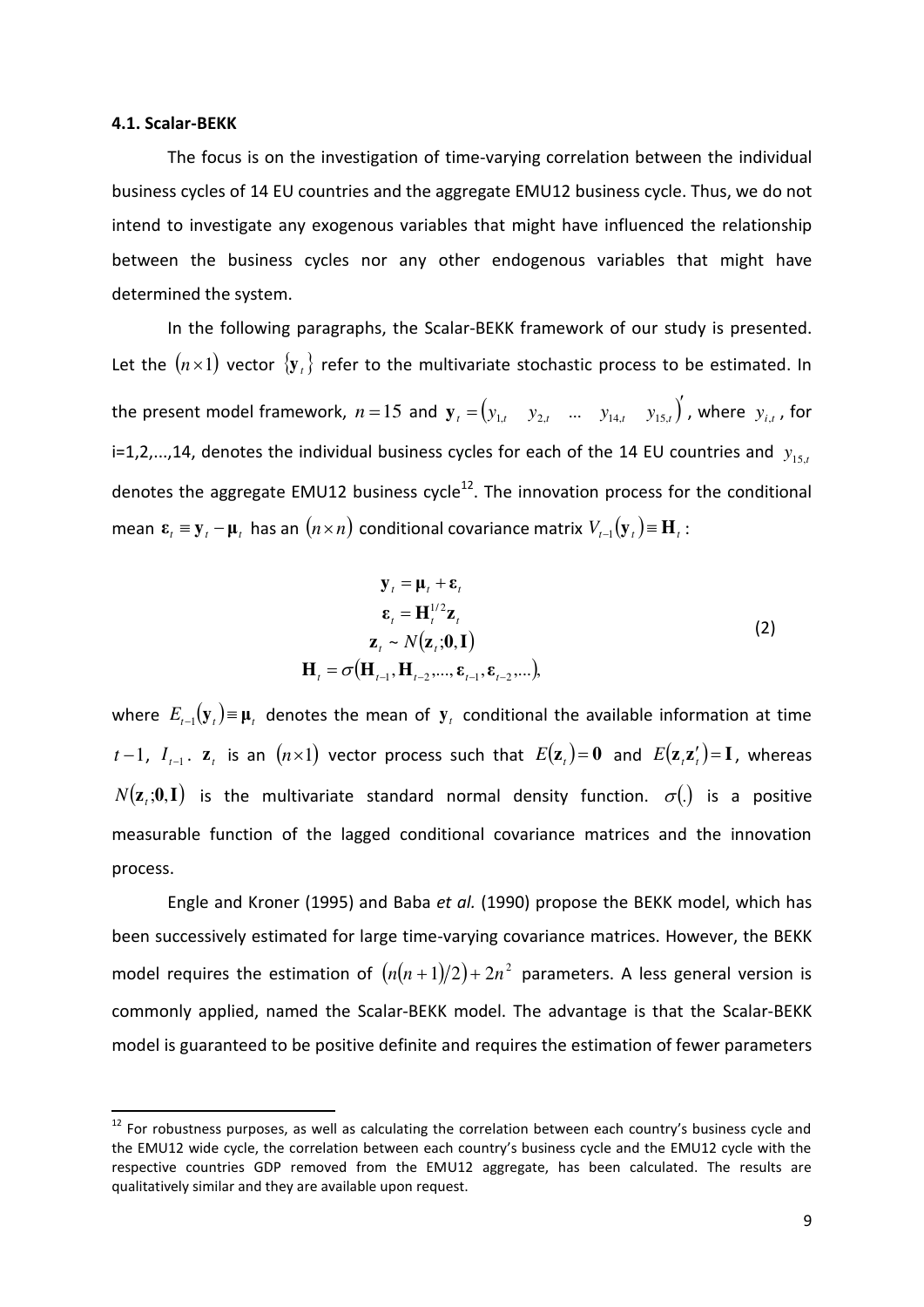than the BEKK model, i.e.  $(n(n+1)/2)+2$  parameters. The covariance matrix of the Scalar-BEKK model is defined as:

$$
\mathbf{H}_{t} = \mathbf{A}_{0}\mathbf{A}'_{0} + a\mathbf{ii}'\boldsymbol{\varepsilon}_{t-1}\boldsymbol{\varepsilon}'_{t-1} + b\mathbf{iii}'\mathbf{H}_{t-1},
$$
\n(3)

where  $A_0$  is a lower triangular matrix with  $(n(n+1)/2)$  parameters,  $a$  and  $b$  are positive scalars and i is an  $(n \times 1)$  vector of ones. This parameterization guarantees that  $\mathbf{H}_{t}$  is positive definite, if  $A_0A_0$  is a positive definite matrix. For technical details about the estimation of the model, the interested reader is referred to Xekalaki and Degiannakis (2010). The models were estimated in G@RCH package for Ox Metrics<sup>®</sup>; for technical details about the estimation of the model in Ox Metrics<sup>®</sup>, see Laurent (2007). The detailed presentation of Scalar-BEKK model for  $n = 15$  dimensions follows<sup>13</sup>:

$$
\mathbf{H}_{t} = \mathbf{A}_{0} \mathbf{A}'_{0} + \mathbf{a} \begin{bmatrix} 1 & 1 & \cdots & 1 \\ 0 & 1 & 0 & 0 \\ \vdots & \vdots & \vdots & \vdots \\ 0 & 0 & 0 & 0 \\ 0 & 0 & 0 & 0 & 0 \end{bmatrix}
$$
\n
$$
\mathbf{H}_{t} = \begin{bmatrix} 1 & 1 & \cdots & 1 \\ 1 & 1 & \cdots & 1 \\ 0 & 0 & 0 & 0 \\ \vdots & \vdots & \vdots & \vdots \\ 0 & 0 & 0 & 0 & 0 \end{bmatrix} \begin{bmatrix} \varepsilon_{1,t} \\ \varepsilon_{2,t} \\ \varepsilon_{3,t} \end{bmatrix} = \mathbf{H}_{t}^{1/2} \left( z_{1,t} & z_{2,t} & \cdots & z_{15,t} \right)'
$$
\n
$$
\mathbf{H}_{t} = \mathbf{A}_{0} \mathbf{A}'_{0} + \mathbf{a} \begin{bmatrix} 1 & 1 & \cdots & 1 \\ 1 & 1 & \cdots & 1 \\ \vdots & \vdots & \vdots & \vdots \\ 0 & 1 & 1 & \cdots & 1 \\ \vdots & \vdots & \vdots & \vdots \\ 0 & 0 & 0 & \cdots & 0 \end{bmatrix} \begin{bmatrix} \varepsilon_{1,t-1} \\ \varepsilon_{2,t-1} \\ \varepsilon_{3,t-1} \\ \vdots \\ \vdots \\ \vdots \\ 0 & 0 & \cdots & 0 \end{bmatrix} = \mathbf{H}_{t}^{1/2} \left( \mathbf{A}_{1,t-1} \mathbf{A}_{2,t-1} \mathbf{A}_{2,t-1} \mathbf{A}_{3,t-1} \mathbf{A}_{4,t-1} \mathbf{A}_{5,t-1} \mathbf{A}_{6,t-1} \mathbf{A}_{7,t-1} \mathbf{A}_{8,t-1} \mathbf{A}_{8,t-1} \mathbf{A}_{9,t-1} \mathbf{A}_{1,t-1} \mathbf{A}_{1,t-1} \mathbf{A}_{1,t-1} \mathbf{A}_{2,t-1} \mathbf{A}_{2,t-1} \mathbf{A}_{2,t-1} \mathbf{A}_{2,t-1} \mathbf{A}_{3,t-1} \mathbf{A}_{4,t-1} \mathbf{A}_{1,t-1} \mathbf{A}_{2,t-1}
$$

<u>.</u>

 $^{13}$  The incorporation of a first-order autoregressive term, AR(1), in the conditional mean, provides qualitative similar results.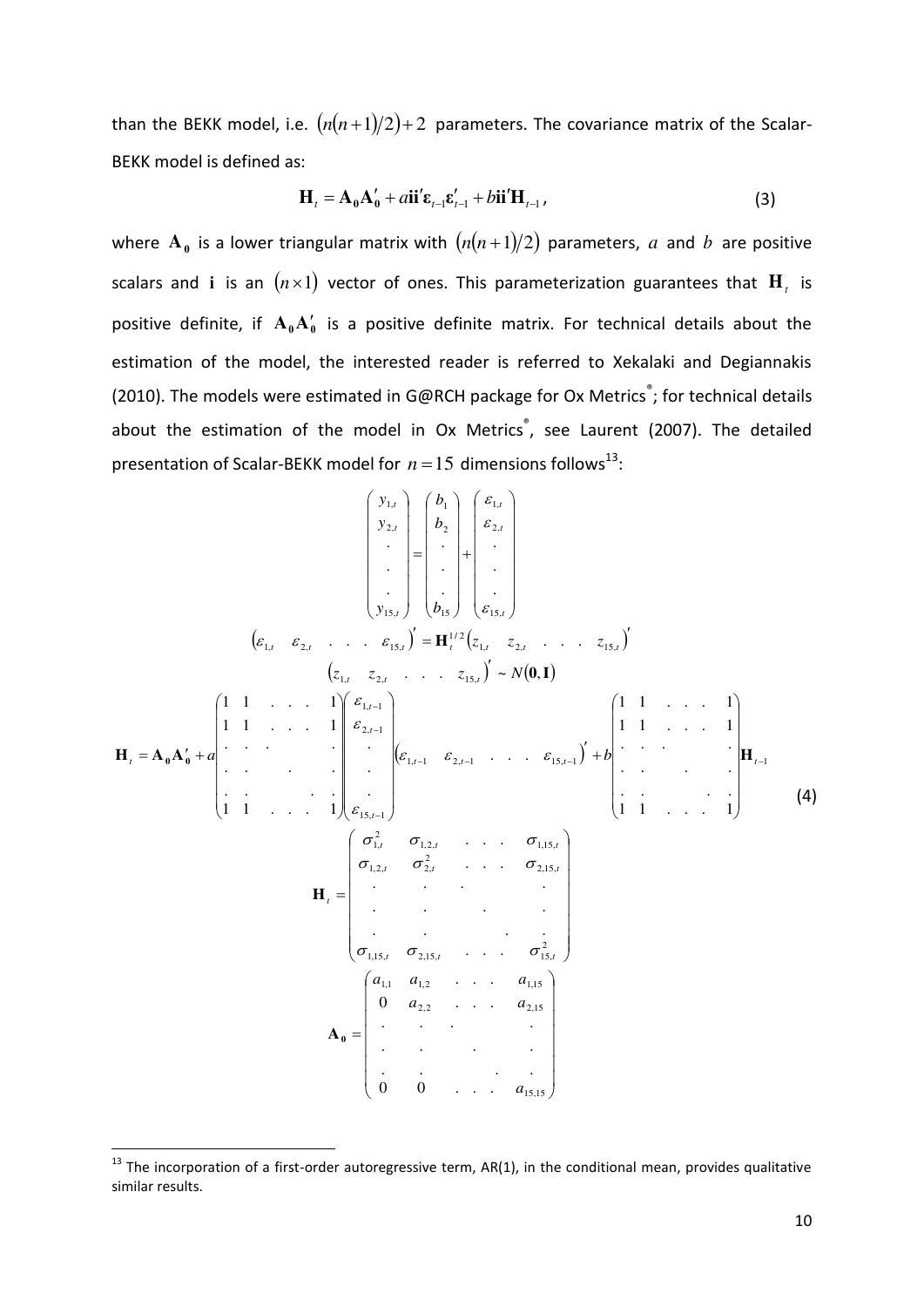## **4.2. Multivariate Riskmetrics**

A simplified multivariate ARCH framework is the multivariate Riskmetrics<sup>®</sup> model proposed by [J.P. Morgan \(1996\)](http://www.core.ucl.ac.be/~laurent/G@RCH/site/Book63.html#XRiskmetrics96). The multivariate Riskmetrics<sup>®</sup> model is guaranteed to be positive definite, does not require the estimation of any parameters of **<sup>H</sup>***<sup>t</sup>* , is easy to work with in practice but the assumption of imposing the same dynamics on every component in a multivariate ARCH model is difficult to justify. The covariance matrix of the multivariate Riskmetrics model is defined as:

$$
\mathbf{H}_{t} = (1 - \lambda)\mathbf{\hat{\varepsilon}}_{t-1}\mathbf{\hat{\varepsilon}}_{t-1}' + \lambda\mathbf{H}_{t-1}
$$
\n(5)

where  $0\!<\!\lambda\!<\!1$  is a scalar, which according to Riskmetrics  $\degree$  equals to 0.94 for daily data and 0.97 for monthly and quarterly data. The detailed presentation of multivariate Riskmetrics model for  $n = 15$  dimensions follows<sup>14</sup>:

$$
\begin{pmatrix}\n\mathbf{y}_{1,t} \\
\mathbf{y}_{2,t} \\
\vdots \\
\mathbf{y}_{15,t}\n\end{pmatrix} = \begin{pmatrix}\n\mathbf{b}_1 \\
\mathbf{b}_2 \\
\vdots \\
\mathbf{b}_1\n\end{pmatrix} + \begin{pmatrix}\n\mathbf{c}_{1,t} \\
\mathbf{c}_{2,t} \\
\vdots \\
\mathbf{c}_{15,t}\n\end{pmatrix}
$$
\n
$$
\begin{pmatrix}\n\mathbf{c}_{1,t} & \mathbf{c}_{2,t} & \dots & \mathbf{c}_{15,t} \\
\mathbf{c}_{15,t} & \mathbf{c}_{2,t} & \dots & \mathbf{c}_{15,t}\n\end{pmatrix} = \mathbf{H}_t^{1/2} \begin{pmatrix}\n\mathbf{c}_{1,t} \\
\mathbf{c}_{1,t} & \mathbf{c}_{2,t} & \dots & \mathbf{c}_{15,t}\n\end{pmatrix}
$$
\n
$$
\mathbf{H}_t = \begin{pmatrix}\n\sigma_{1,t}^2 & \sigma_{1,2,t} & \dots & \sigma_{1,15,t} \\
\sigma_{1,2,t} & \sigma_{2,t}^2 & \dots & \sigma_{2,15,t} \\
\vdots & \vdots & \ddots & \vdots \\
\mathbf{c}_{1,15,t} & \sigma_{2,15,t} & \dots & \sigma_{15,t}^2\n\end{pmatrix} = 0.03 \begin{pmatrix}\n\mathbf{c}_{1,t-1} \\
\mathbf{c}_{2,t-1} \\
\mathbf{c}_{1,t-1} & \mathbf{c}_{2,t-1} & \dots & \mathbf{c}_{15,t-1}\n\end{pmatrix} + 0.97\mathbf{H}_{t-1}.
$$
\n(6)

## **5. Empirical Results**

-

# **5.1. Overall EU Business Cycle Synchronisation Results**

The time varying expression of the correlation coefficient in eq.(1) of the  $i<sup>th</sup>$ country's business cycles and the aggregate EMU12 business cycle is estimated as:

 $14$  The incorporation of AR(1) in the conditional mean, provides qualitative similar results.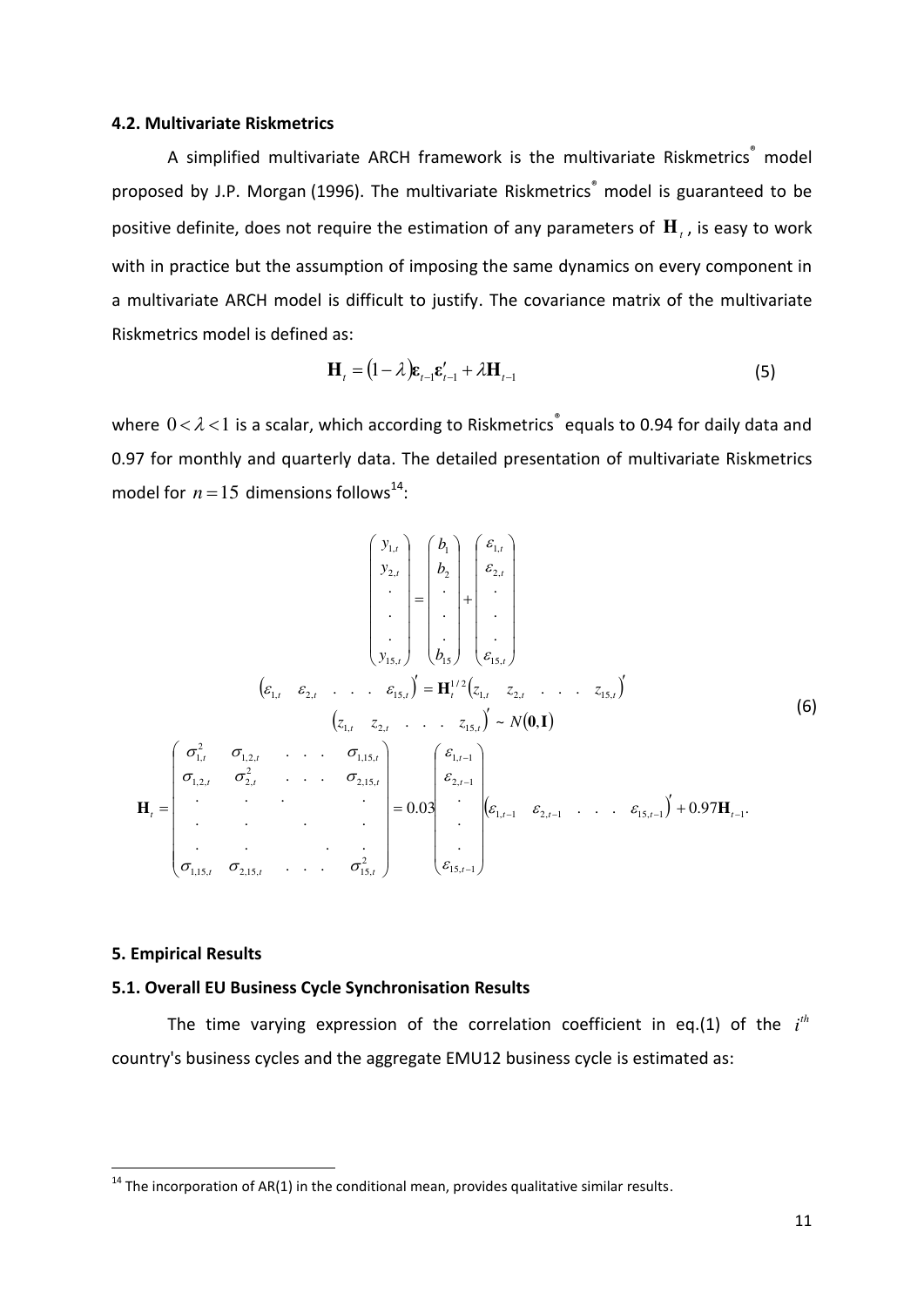$$
\rho_{i,15,t} = \frac{\sigma_{i,15,t}}{\sqrt{\sigma_{i,t}^2 \sigma_{15,t}^2}},
$$
\n(7)

where  $\sigma_{i,t}^2$  is the  $i^{th}$  diagonal element of  $\mathbf{H}_t$ , and  $\sigma_{i,15,t}$  is the  $i^{th}$  non-diagonal element in the 15<sup>th</sup> (last) column of  $\mathbf{H}_{t}$ .

An important advantage of the time varying measure of synchronisation is that regime changes are not imposed a priori by the researcher, rather they are exposed by the data and analysed in this section. This is an innovation from previous studies that observe a correlation coefficient for a full period and then split the correlation into sup-period regimes and compare the correlation across these sub-periods. A visual inspection also allows for the identification of the abruptness of regime changes as well as the extent of the effects of these changes over time. In line with previous findings these regime changes are shown to be large and abrupt for some countries but less so for others.

The dynamics of business cycle synchronisation are first investigated for the full sample period for all countries without imposing any regime change but rather allowing the data itself to suggest regime shifts. Figure 1 shows the average level of business cycle synchronisation across the 14 countries as well as the standard deviation of synchronisation across countries. For robustness, the graphs show business cycle synchronisation and the standard deviation for both the multivariate Riskmetrics and Scalar-BEKK models.

#### [FIGURE 1 HERE]

The most distinguishing feature of the time varying business cycle synchronisation, captured most clearly in the multivariate Riskmetrics model but also apparent in the Scalar-BEKK model, is the immediate, large and reasonably consistent move to a greater level of business cycle synchronisation for all countries from the late 1990s until the beginning of 2007 economic crisis. Similar findings have been reported by Lehwald (2012). In addition, this period is also characterised by an equally abrupt and consistent reduction in the variability of the degree of business cycle synchronisation across the EU countries. This change coincides with the launch of the European single currency, which was the single most important economic event that took place across these countries at this time. The evidence suggests that the adoption of the single currency has been endogenous in bringing about greater synchronisation in European business cycles. This is consistent with the identification of a European business cycle by Artis *et al.* (2004) which is shown here to have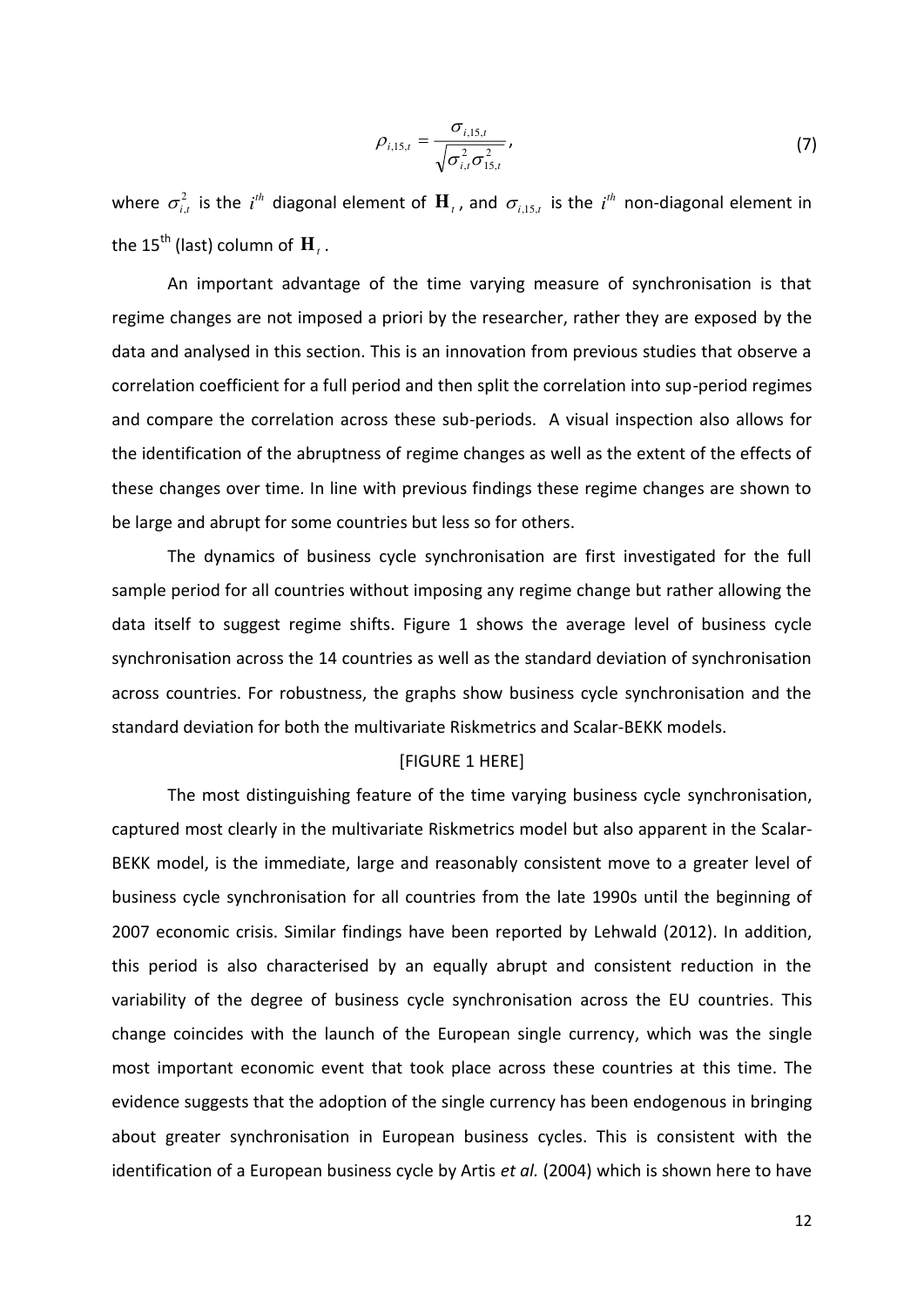become stronger since the adoption of the single currency. In addition, this finding corroborates the results of Darvas and Szapary (2008) who observe an improvement in business cycle synchronisation between new and old EU members in the post 1998 period, providing further evidence of the endogeneity of the effects of EMU.

The latter part of our sample period, which covers the period of the Great Recession and the European sovereign debt crisis (or Eurozone crisis), indicates that there has been a break in this pattern of increasing synchronisation accompanied by an increase in the variability of synchronisation levels across countries. The evidence suggests that the adoption of the single currency has had an effect on business cycle synchronisation in Europe which has been upset by the latest economic crisis. Additionally, other changes in international exchange rate and monetary regimes during the sample period also accompany changes in European business cycle synchronisation and its variability across countries.

The predecessor to monetary union, the ERM is also associated with regime changes in business cycle synchronisation. The ERM which was established in 1979 to coordinate exchange rate policy in Europe operated in two phases. The first phase from 1979 until 1985 operated with more flexibility than the later more rigid phase from 1986. The ERM was eventually to be effectively suspended following the European currency crisis of 1992/93 $^{15}$ .

The periods of operation of both the flexible and the rigid version of ERM are characterised by a reasonably continuous and sizeable reduction in business cycle synchronisation, which is particularly evident in the period 1986-1993. These findings are consistent with those of Inklaar and de Haan (2001) who found that there is a decline in synchronisation during the period 1979-1987 with further declines for many countries during the period 1987-1997. The results here show on average that this decline occurred in a relatively continuous manner until 1998. The most noticeable change in business cycle synchronisation between the flexible and rigid ERM regimes is the increase in the standard deviation of synchronisation levels across countries during the latter regime (i.e. during 1986-1993). Indeed the period surrounding the suspension of ERM is characterised by a peak in the standard deviation of synchronisation across countries.

<u>.</u>

<sup>&</sup>lt;sup>15</sup> See the popular text "The Economics of European Integration" by Baldwin and Wyplosz (2006, pp.333-340) for further discussion of the operation and breakup of the ERM.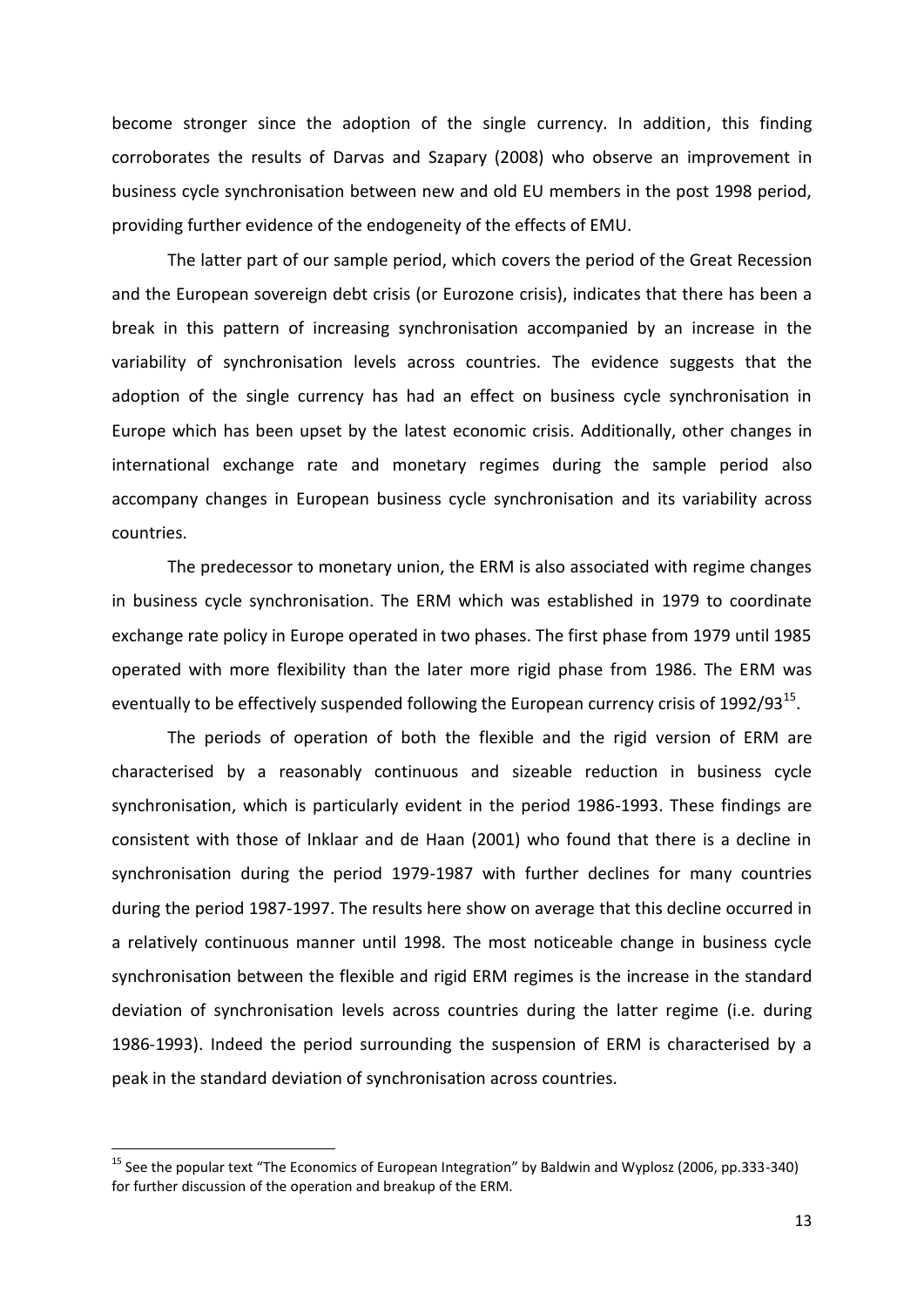Overall, it is clear that the measure of business cycle synchronisation is not constant over time and in understanding business cycle synchronisation in Europe during the post 1980 period it is informative to use a time varying measure of synchronisation. So far in this paper, only an average measure of synchronisation has been presented. The analysis that follows considers the dynamics of business cycle synchronisation both across time and across countries. For convenience, the remainder of the analysis will consider the multivariate Riskmetrics measure of business cycle fluctuation. This choice is motivated by the higher volatility in the Scalar-BEKK measure which makes the analysis more difficult when essentially as Figure 1 demonstrates there is no qualitative difference in the outcome of the two measures<sup>16</sup>.

# **5.2. EU Business Cycle Synchronisation Results by Country**

Investigating the dynamics of business cycle synchronisation at the individual country level using the multivariate Riskmetrics measure reveals a dynamic much the same as the average business cycle synchronisation identified in Figure 1. This is the case for most of the sample countries but not for all. The plots shown in Figure 2 illustrate the level of synchronisation across the 14 sample countries over the period 1980-2012. Some clear patterns of change in the measure of synchronisation are apparent from this figure. A moderate to high level of synchronisation is observed across all countries during the early 1980s, which then declines until the later part of that decade. An abrupt change in the variability and the dispersion of the measure of synchronisation across countries occurs from the late 1980s through to the early 1990s, which coincides with the rigid period of ERM. This change is clearly evident across countries and is rather immediate. The period from the late 1990s until the Great Recession and the subsequent Eurozone crisis is characterised by a steady but substantial rise in the level of synchronisation for all countries which reaches a plateau from 2007 onwards. In correspondence with this rise in synchronisation across countries there is a decrease in the dispersion of synchronisation across the sample countries. The notable exception to this pattern in the post-2007 period is mainly Greece, as well as, Portugal which experience a substantial fall in their

-

<sup>&</sup>lt;sup>16</sup> Scalar-BEKK estimates are available upon request.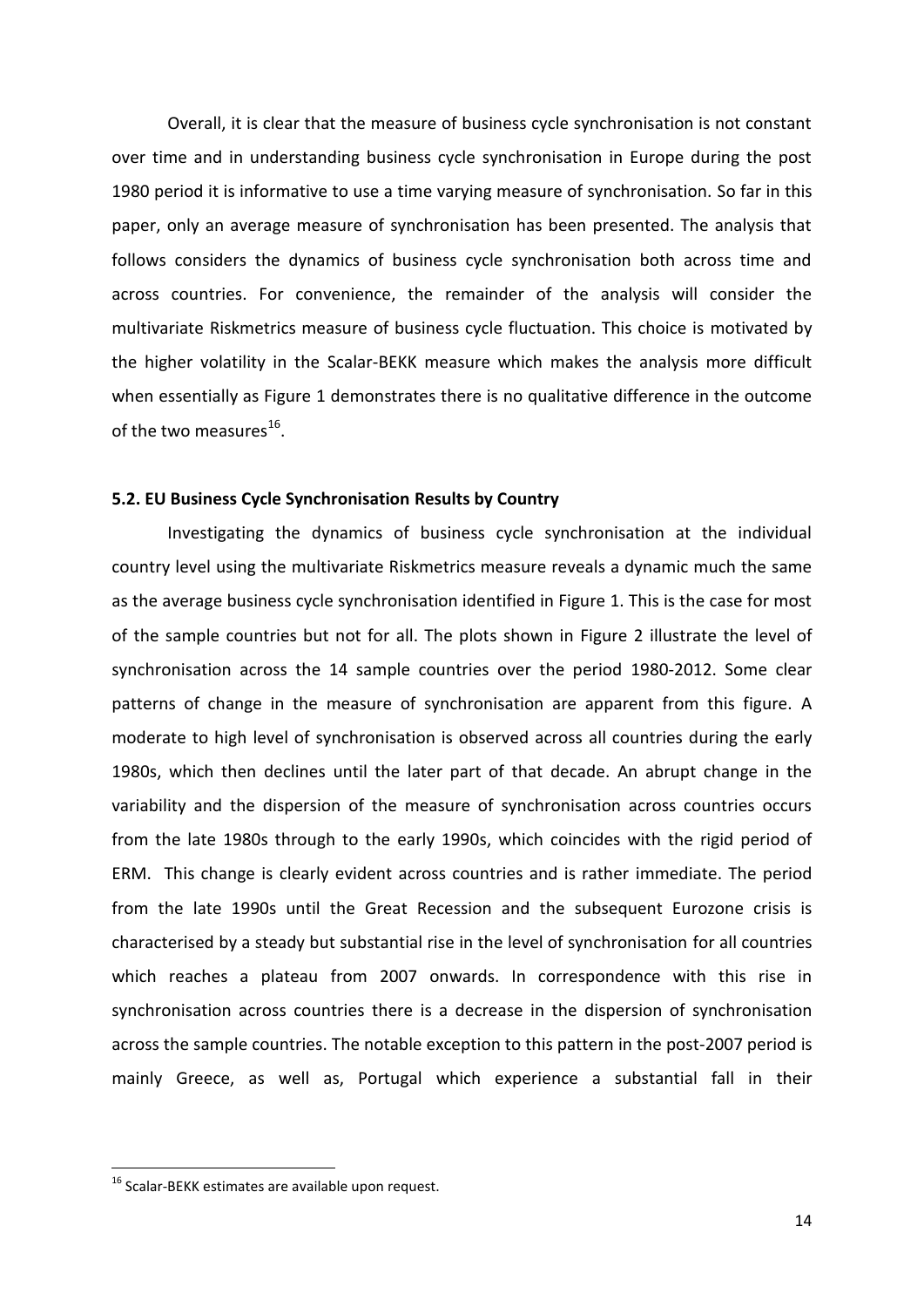synchronisation levels. In addition, it is observed that the non-EMU countries also exhibit a decrease in their synchronisation levels.

#### [FIGURE 2 HERE]

As revealed in Figure 2, it is not reasonable to assume that business cycle correlations remain constant across individual countries over long periods of time. *Prima facie* evidence suggests that overall, certain economic events (such as, the Euro introduction, the Great Recession and the Eurozone crisis, among others) affect the synchronisation level over time. These effects are broadly identifiable from Figure 2 and country specific effects will be further identified in following diagrams.

#### **5.3. EU Business Cycle Synchronisation Results Focusing on Sub-Periods**

For ease of exposition and in the spirit of previous studies the remaining figures will examine the synchronisation of business cycles across countries for various sub-periods corresponding to the principal changes in the synchronisation patterns identified thus far in the analysis. This is in the spirit of previous studies into changes in levels of business cycle synchronisation such as Papageorgiou, *et al.* (2010), Artis, *et al.* (1999) and Inklaar and De Haan (2001). This also allows further investigation into the dynamic of synchronisation across individual countries and country groups. The country groups have been split based on the observed similarities in their time-varying synchronisation plots for ease of exposition and discussion. Flexibility must be allowed for in the choice of sample periods to accommodate changes in patterns that emerge over time. Indeed in exploratory studies, the precise timing of a sub-period change or the inclusion or exclusion of any country from a group could be debated, the emphasis here is on outlining broad trends which require further explanation and raise questions for future studies.

The first period considered is from 1980-1985 which corresponds to the early flexible period of ERM which operated from 1979-1985, the second sub-period considered is from 1986-1993 corresponding to the later more rigid period of the ERM until its de-facto suspension in 1993. The third period from 1994-1998 corresponds to the period of the Maastricht Treaty of 1991, while the fourth period from 1999-2007 corresponds to the launch of the single European currency. The final period from 2008-2012 provides us with evidence of how the 2007 economic crisis and the European sovereign debt crisis has affected the level of business cycle synchronisation in Europe. For ease of exposition the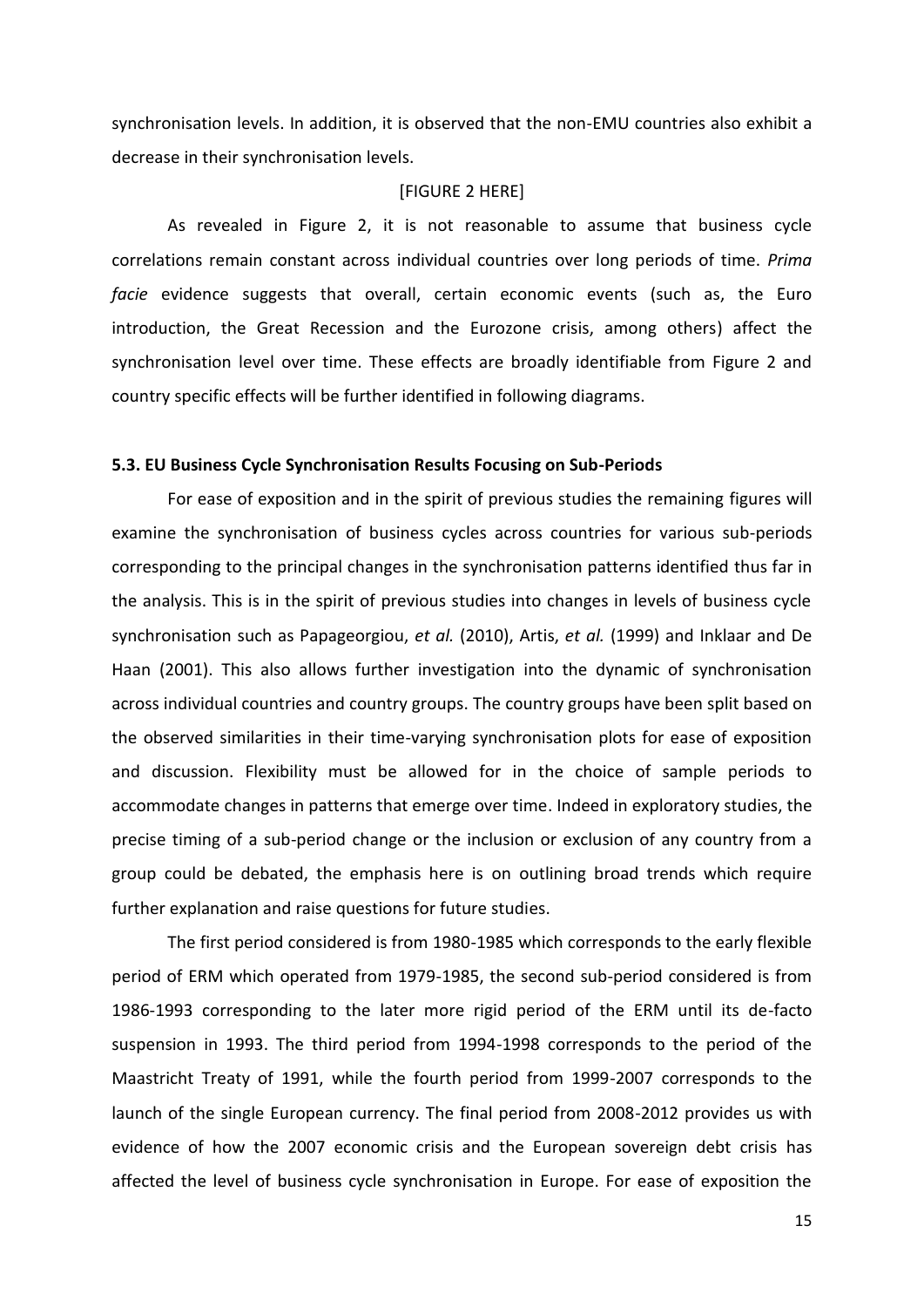sub-period graphs of the synchronisation measure are arranged into groups of countries with similar characteristics.

The first sub-period to be considered is that from 1980-1985 as shown in Figure 3. The business cycle synchronisation measure for this period highlights the moderately high degree of synchronisation at the time and the relative stability of the measure across countries. In all cases the degree of synchronisation was positive and relatively high ranging from about 0.3 to just over 0.8.

## [FIGURE 3 HERE]

This period of relative stability in the degree of business cycle synchronisation corresponds with the flexible period of ERM. This first period of ERM involved countries operating different inflation rates and making frequent re-alignments of their currency pegs helping to ensure macroeconomic and exchange rate stability.

This more flexible version of the ERM contrasts with the later more rigid version of ERM from 1986 to 1993. Under this more rigid version of ERM there were no currency realignments within the system for almost 6 years until the European currency crisis of 1992/93. Rather than re-aligning currency pegs countries aimed (unsuccessfully for many) to converge their inflation rates with those of the lowest member country. At the time this was Germany, making Germany the anchor currency for the regime until its essential suspension in  $1993^{17}$ .

Operating a currency in the face of cross country inflation differentials will eventually lead to a loss of international price competitiveness and macroeconomic instability for the high inflation countries. The essential suspension of the ERM in 1993 followed the UK and Italian exit from the system in 1992, as well as speculative attacks and devaluations in the currencies of several other member countries.

A major cause of the breakup of ERM was the tight monetary policy of Germany, imposed in the face of rising domestic inflation following reunification with the former East Germany. Other member countries who did not wish to experience depreciation against the Deutsch Mark were forced to follow this tight German monetary policy, but for many this was a monetary contraction in already weak economies. Overall, the business cycle

<u>.</u>

<sup>&</sup>lt;sup>17</sup> The ERM continued to operate post 1993 but with bands of fluctuation increased from  $\pm$ 2.25% to  $\pm$ 15% this represented an effective suspension.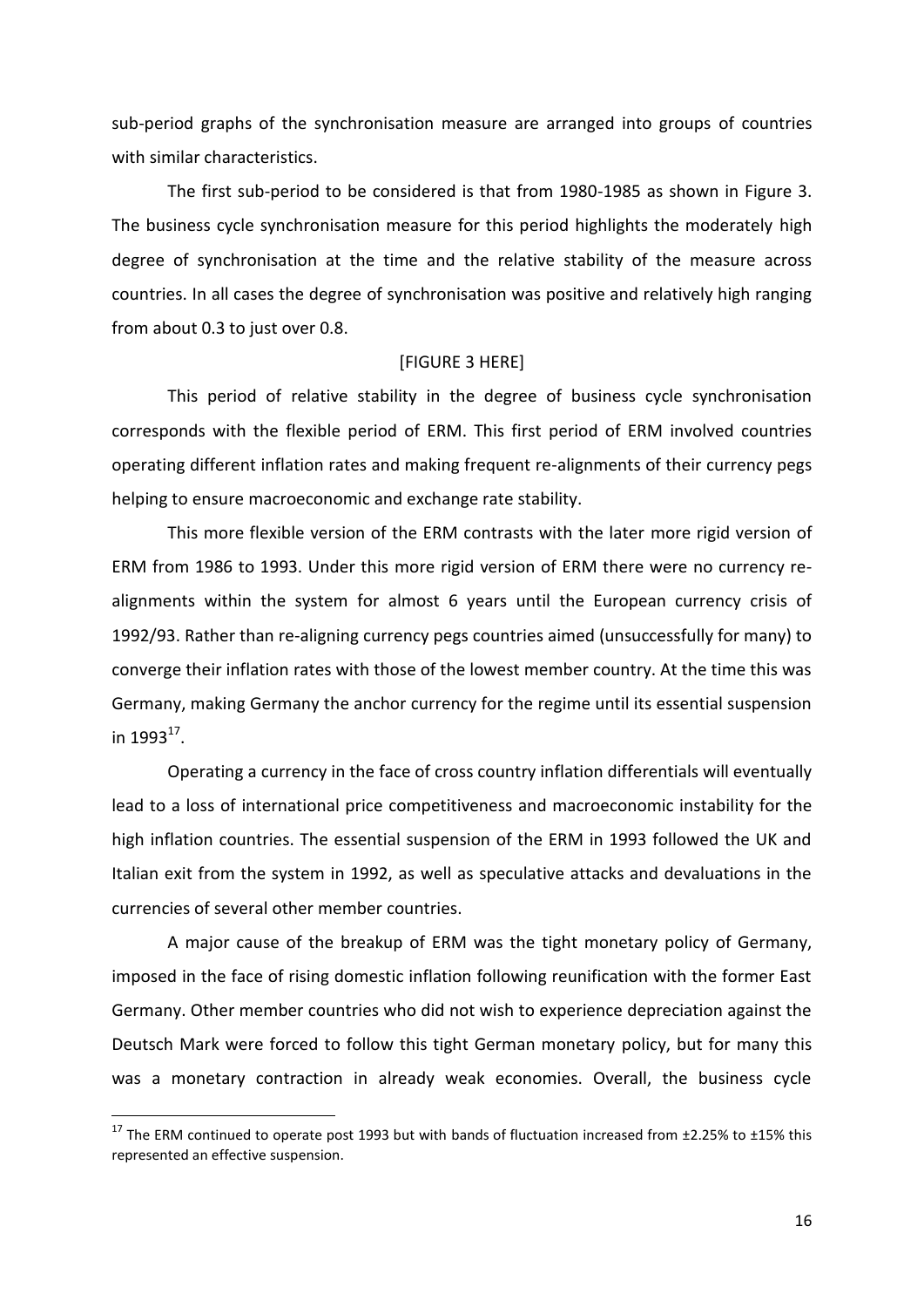synchronisation was low and relatively volatile during this period. Additionally, several countries were to experience a substantial decline in their synchronisation with the European-wide business cycle. These patterns of synchronisation could be driven by the symmetry of policy response required by the ERM regime in countries with different inflation rates. The fall in the level of synchronisation and the increase in divergence across countries peaked around 1993. This was the time of the suspension of the policy constraining narrow bands of ERM. This is shown in Figure 4.

#### [FIGURE 4 HERE]

Figure 4 shows the evolution of the measure of business cycle synchronisation during the period 1986-1993. The countries have been split into four groups. The first panel shows the synchronisation measure for the ERM anchor currency Germany, along with its close neighbours Austria and the Netherlands. During this rigid period of ERM synchronisation remains reasonably stable and high in both Austria and Germany reflecting Germany's role as the anchor currency in ERM. Tellingly it is not until after the suspension of ERM that the measure of synchronisation declines in both these countries which reaches an ebb of below 0.6 for both by the mid 1990s. However for the Netherlands, viewed by the markets as "just another German Lander" (Eichengreen, 2000), the measure of business cycle synchronisation was to decline markedly during this period.

Along with the Netherlands, other long term ERM member countries were to experience sizeable reductions in their measure of cyclical synchronisation during this period. This included Belgium, Denmark, France and Ireland shown in Panel B of Figure 4. Unlike the Netherlands, these countries were either forced to devalue within the ERM or were to see speculative attacks on their currency. Another long term member of the ERM to suffer speculative attack and to be eventually driven from the ERM was Italy. However, Italy maintained a high level of business cycle synchronisation during this period.

Indeed countries that joined ERM late in its operation, Spain (1989), UK (1990) and Portugal (1992) are shown to have increasing business cycle synchronisation (see, Panel C). Despite this, all these countries were forced to devalue during the European currency crisis of 1992/1993. The countries shown in Panel D of Figure 4 were not members of ERM and they show no discernible pattern in the evolution of their business cycle synchronisation.

17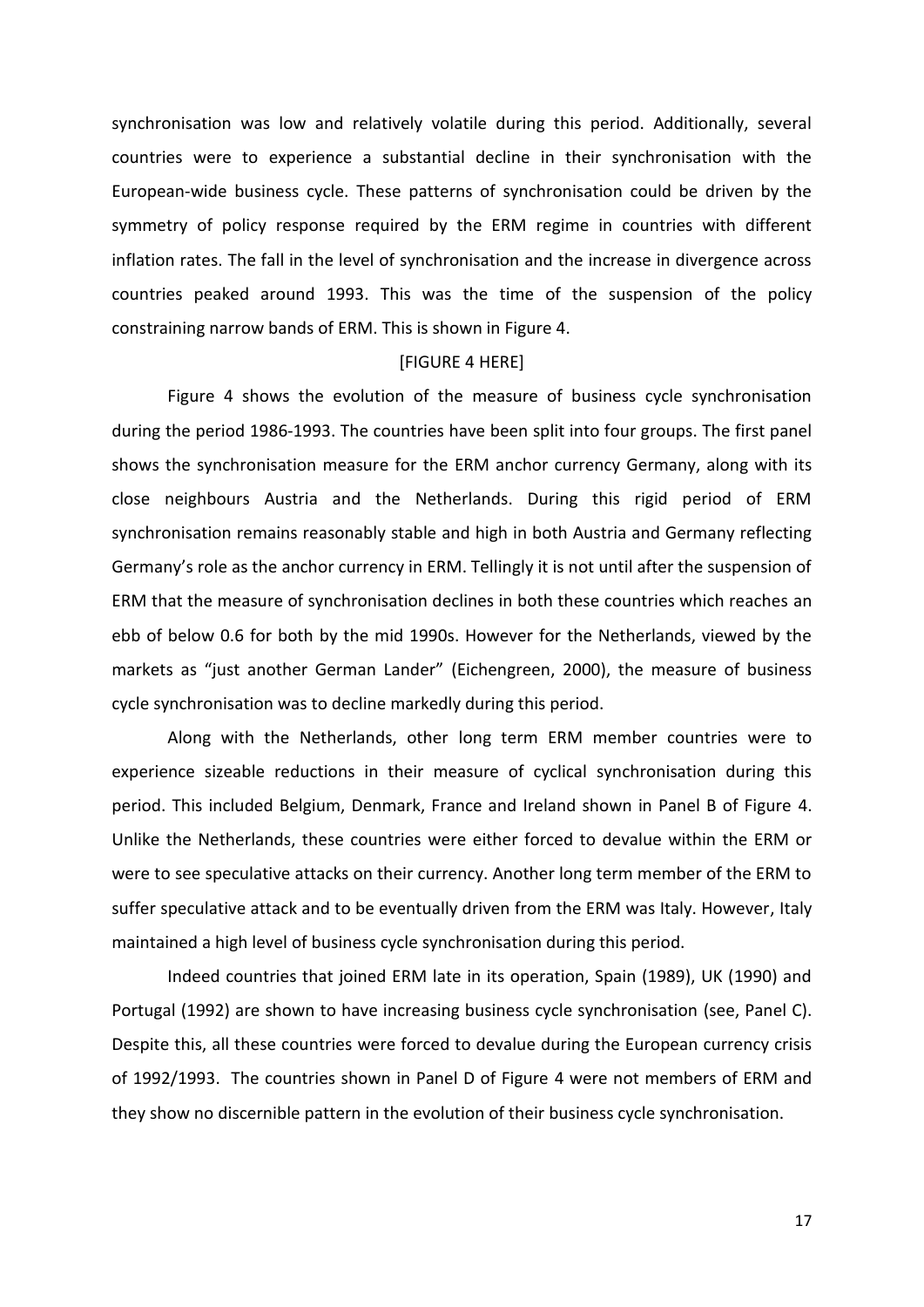Overall during this rigid period of ERM there is no evidence a core periphery divide between the countries, nor is there evidence that the currencies to experience speculative attack and devaluation were any less synchronised than others.

In the years following the blow up of the ERM, institutional changes associated with the Maastricht Treaty resulted in the closer co-ordination of policy outcomes in inflation, nominal interest rates, budget deficits and public debt levels. Despite Denmark's failure to ratify the Maastricht Treaty in 1992, shaking confidence in Europe's ability to proceed with Currency Union, the Maastricht Treaty was to eventually pave the way for increased convergence on the path to eventual EMU in 1999. The Maastricht Treaty and the subsequent Stability and Growth Pact did promote a convergence in inflation rates, interest rates and fiscal policy in the run up to EMU. For an example of the effects of Maastricht on the convergence of fiscal policy outcomes see Considine and Duffy (2006). Cyclical synchronisation was to begin to increase in many countries during this period, whereas a decrease is also observed in others, as shown in Figure 5, panels A and B respectively.

# [FIGURE 5 HERE]

The fact that synchronisation did not increase during this period for all countries is perhaps due to settling in effects of the convergences in fiscal policy, interest rates and inflation rates. Indeed the countries that experienced declining synchronisation during this period were periphery countries such as Ireland, Greece and Italy or countries that never became EMU members such as the UK and Sweden. Additionally, some core European countries (e.g. Netherlands and Belgium) were to begin this period with very low levels of synchronisation.

It was not however until the late 1990s with the advent of EMU that the most dramatic increase in cyclical synchronisation and convergence in the level of synchronisation across countries took place (see Figure 6).

# [FIGURE 6 HERE]

Panels A and B in Figure 6 clearly demonstrate the relatively steady and consistent move towards greater business cycle synchronisation across all of the sample countries following the adoption of the single currency. The relatively steady and consistent reduction in the dispersion of the correlation coefficient across countries is also evident. The range of the synchronisation measure decreases from (-0.2 , 0.8) in 1999 to (0.7 , 0.9) in 2007. The process of higher synchronisation continues until the beginning of the economic crisis in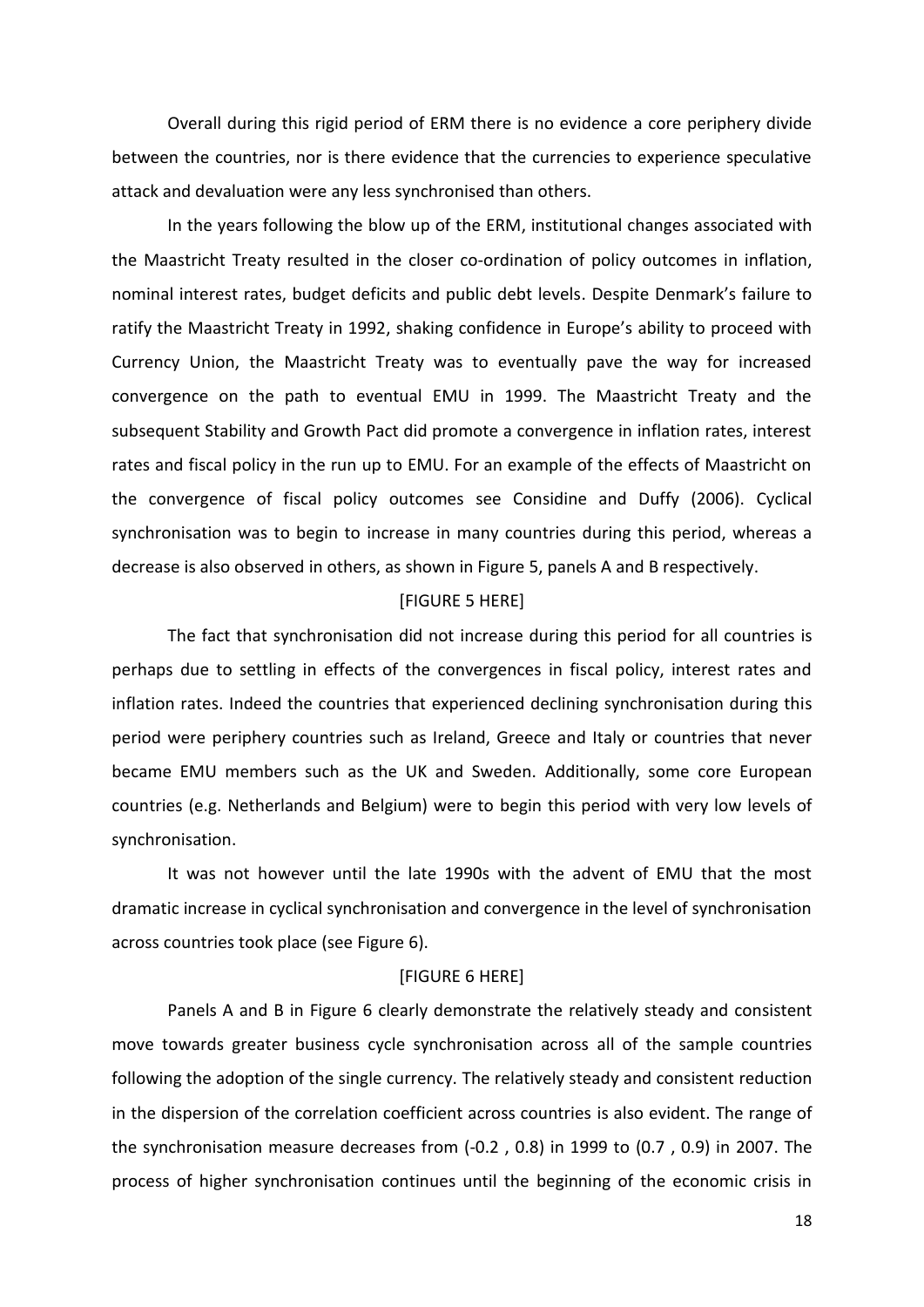2007. In addition, the experience of increasing synchronisation is enjoyed by both EMU and non-EMU members alike.

By the beginnings of the economic crisis in 2007 the process of higher synchronisation has drawn to a halt for a number of countries (see Panel A of Figure 7). This may be expected as at this stage the level of synchronisation is very high across these countries. However, as Panel B shows, synchronisation levels begin to decline for countries that have been impacted most adversly by the economic crisis, such as Greece, Portugal, Ireland and Spain, but also for the non-EMU countries of the UK and Sweden. The decline in the level of synchronisation is even more evident after the initiation of the European sovereign debt crisis in 2009. Most notably, Greece, the country worst effected by the current crisis, has experienced a huge decrease in its level of synchronisation bringing it close to zero.

### [FIGURE 7 HERE]

The move to lower levels of synchronisation in the countries shown in Panel B could potentially constitute a great concern for the operation of the single currency. This suggests that for the countries in Panel B, and especially Greece, the effects of the economic crisis are somewhat asymmetric to the European business cycle and have prompted a move towards desynchronisation. The recent experience of Greece illustrates the effects of an asymmetric shock on business cycle synchronisation within a monetary union. The effects are potentially excerbated due to the symmetry of the Eurozone monetary policy response. Despite this fall in synchronisation in some countries, which is certainly not favourable for the operation of the single currency area, the measure of synchronisation thus far still remains high for most cases.

It is worth noting here that the experience of desynchronisation is not as great or as widespread across countries as that experienced during the 1986-1993 period. This ought to be an encouraging findings for the Eurozone, as a whole, but less encouraging for Greece.

# **6. Concluding Remarks**

This paper has contributed to the existing literature through the application of two quantitative methods to examine the evolution of business cycle synchronisation in Europe. In addition, for robustness purposes, two filtering methods have been applied to extract the cyclical component of GDP from the data. The results produced in this paper show that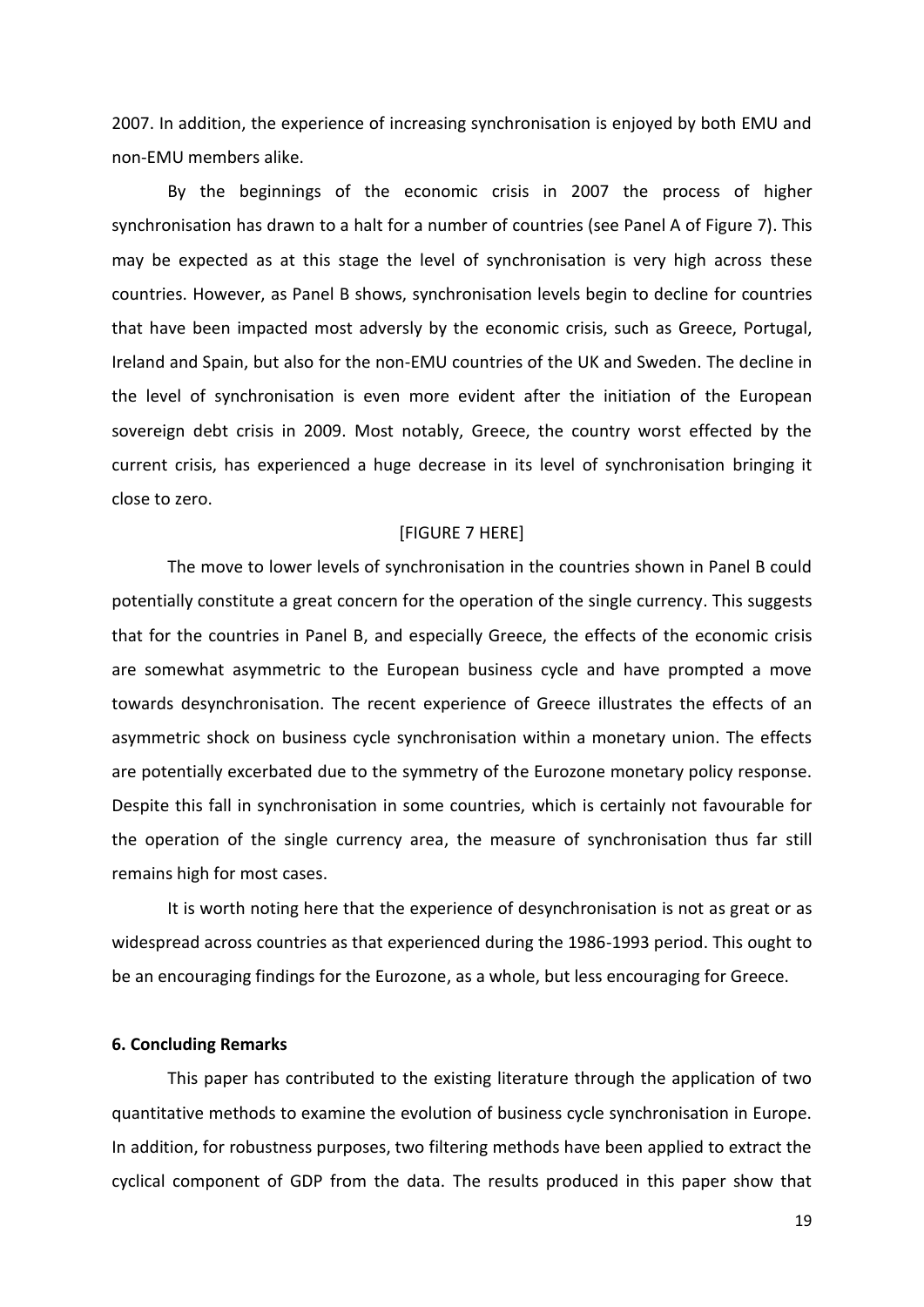there have been important changes in European business cycle synchronisation across time. These changes, as depicted from the time-varying measures, seem to correspond to major economic events that have taken place at a European level. In addition, the current study has produced some findings which have not yet been reported by the literature. In particular, these findings can be summarised as a reduction in synchronisation during the latter ERM period and the reduction of synchronisation in some countries since the Great Recession of 2007 and the subsequent Eurozone crisis. This study, though, agrees with some of the past findings as it also provides evidence of the consistently higher levels of synchronisation during the period of 1999-2007.

The fact that monetary union appears to have been effective in increasing business cycle synchronisation in Europe and that ERM failed to do so is an interesting finding. In addition, the increasing synchronisation during the EMU period is evidenced in both EMU and non-EMU countries. This suggests that EMU has promoted a more prevalent European business cycle which influences both EMU member and non-member countries alike. Overall, in the lead up to the economic crisis of 2007, the dynamics of the measure of business cycle synchronisation have moved in a direction conducive to the operation of the single currency and a common monetary policy. As business cycles had become more correlated, a common monetary policy seemed to be less costly in terms of lost flexibility at the national level.

However, the latter part of our dataset has also allowed for the examination of the effects of the 2007 economic crisis and the subsequent Eurozone crisis on synchronisation. There appears to be a tale of two country groups emerging. For the first group, which includes most of the EMU countries, the crisis has disrupted the process of increasing synchronisation but, thus far, there is no evidence of a substantial reduction in synchronisation. For the second group and most notably for Greece, the levels of synchronisation have declined during this period.

Overall, we observe two distinct periods where patterns of desynchronisation for the EMU countries emerge, namely the run up to the 1993 currency crisis and the 2007 economic and Eurozone crisis. The common characteristic of both periods was the symmetric policy responses to asymmetric shocks. However, the reduction in synchronisation in the post-2007 period is much less in magnitude than that evidenced in

20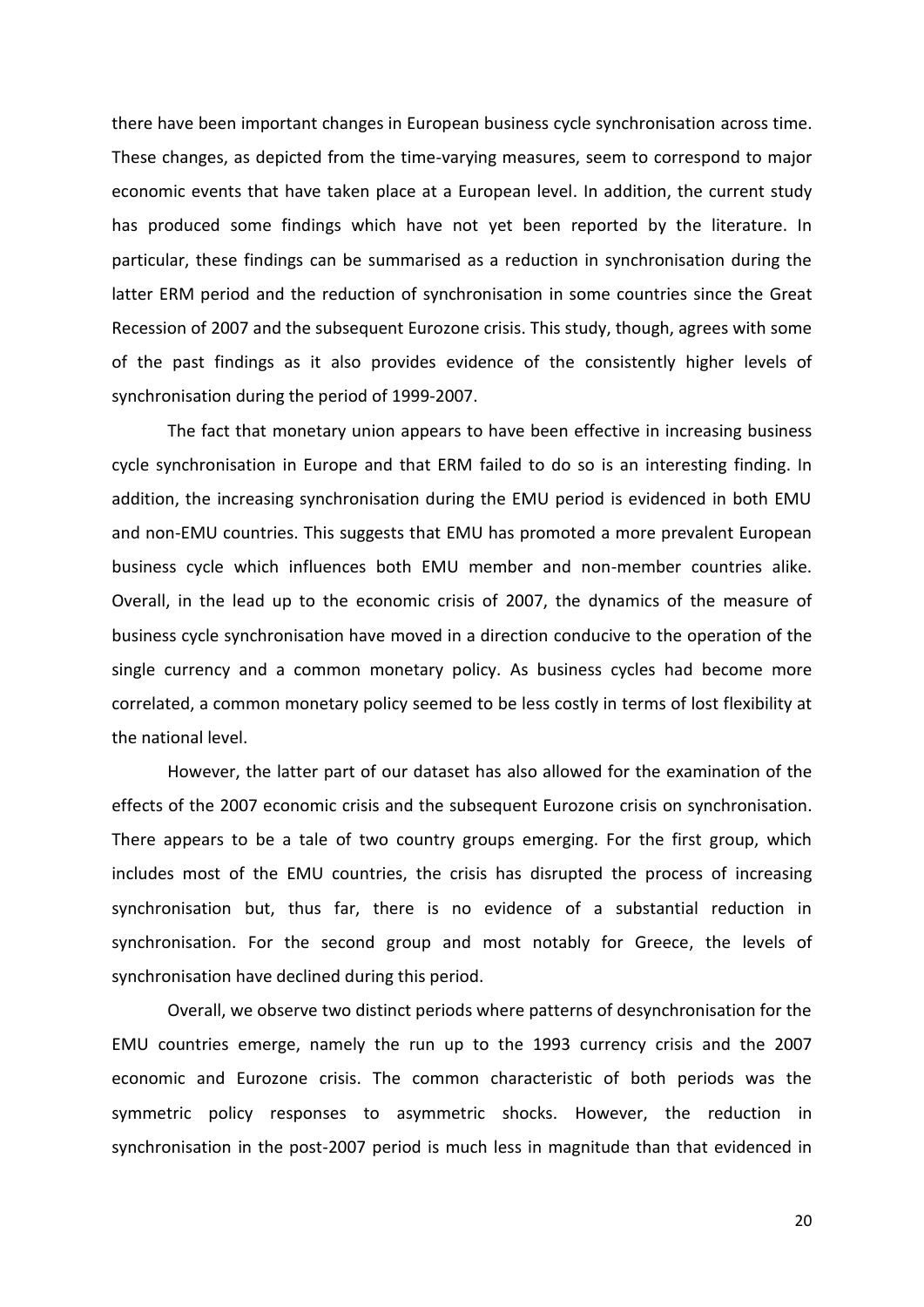the currency crisis of the early 1990s. This findings complements the results by Gächter *et al.* (2012) who find that desynchronisation emerges during crisis periods.

This is an important finding as for most EMU countries any questions regarding the optimality and sustainability of the common currency area, particularly in the presence of the current debt crisis, do not seem to be due to a lack of cyclical synchronisation. Hence, this should not need to be a primary concern for common monetary and national policy makers in these countries. However, Greece needs special consideration, as its cycle has desynchronised with the aggregate EMU cycle. In addition, attention ought to be paid to Ireland, Portugal and Spain since their business cycle synchronisation levels show evidence of some decline and if this trend is to continue, this could constitute a threat to the existence of EMU.

Finally, we should emphasie that this study does not consider the determinants of business cycle synchronisation, but it employs a time-varying correlation measure to assess the dynamics of this synchronisation in Europe. The literaure has well documented that the main determinants of business cycle synchronisation include trade and financial integration, among others (see de Haan *et al.,* 2008 for a review of these studies, as well as, Dées and Zorell, 2011; Babetskii, 2005; Fidrmuc, 2004). Considering though that both aforementioned determinants increased steadily during our sample period, they may not be able to fully explain the substantial changes in the patterns of synchronisation that were identified in this paper. Thus, it would be interesting for further research to investigate the time-varying determinants of business cycle synchronisation. Furthremore, an interesting avenue for further research would be the formal examination of the impact of symmetric (asymmetric) policy responses to asymmetric (symmetric) shocks on business cycle synchronisation. Finally, as those policy responses are influenced by the institutional regimes, it would be interesting to establish how economic, institutional and policy coordination could potentially influence synchronisation levels.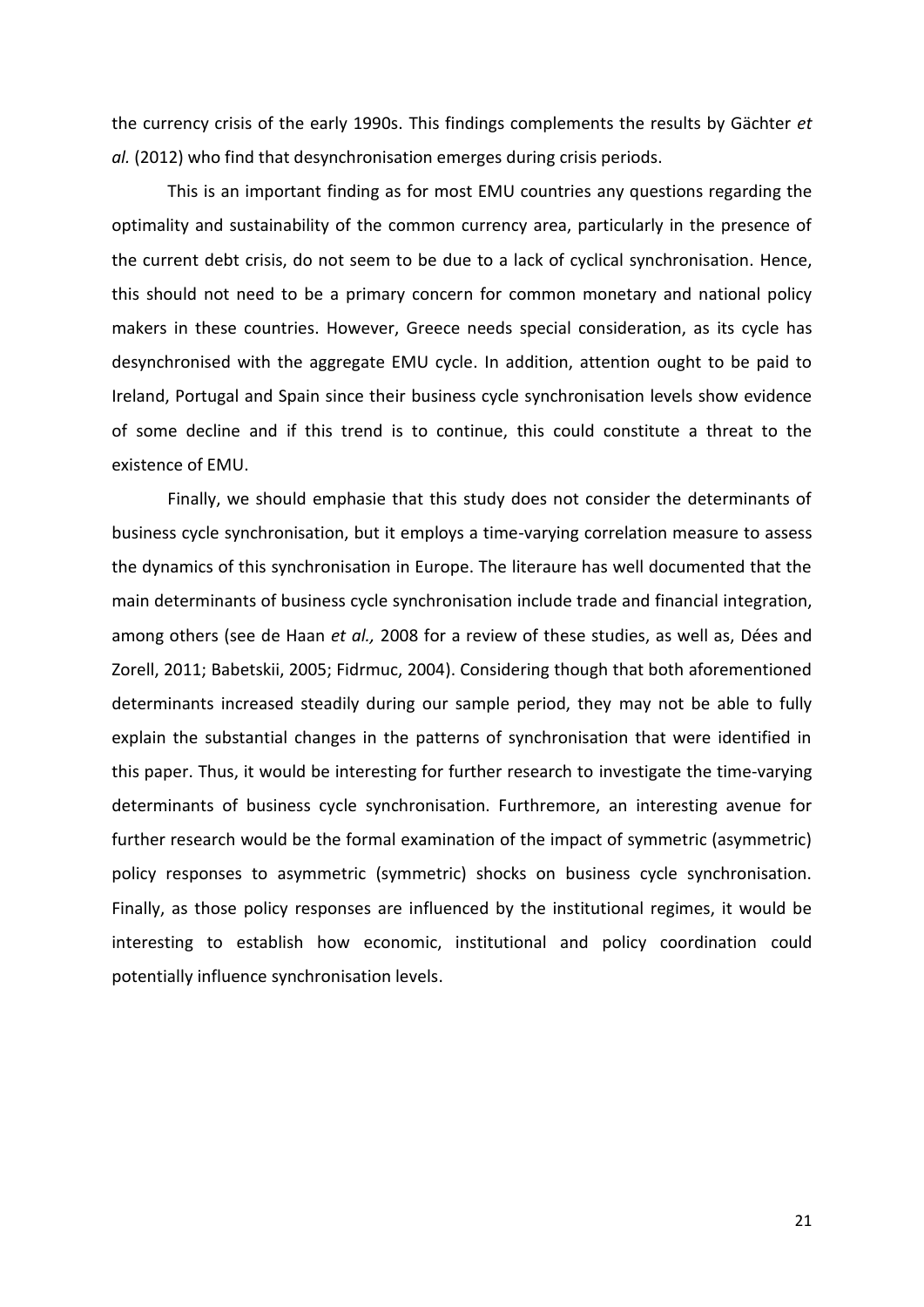## **Acknowledgements**

We thank the participants of the 15th Annual International Conference on Macroeconomic Analysis and International Finance and 25th Annual Conference of the Irish Economic Association for their comments. Dr. Stavros Degiannakis acknowledges the support from the European Community's Seventh Framework Programme (FP7-PEOPLE-2010-RG) funded under grant agreement no. PERG08-GA-2010-276904. The views expressed are those of the authors and should not be interpreted as those of their respective institutions. The authors are solely responsible for any remaining errors and deficiencies.

## **References**

- **Alesina, A. and Barro, R.J. (2002)** Currency unions, *Quarterly Journal of Economics*, **117**, 409–36.
- **Altavilla, C. (2004)** Do EMU members share the same business cycle?, *Journal of Common Market Studies*, **42**, 869–896.
- **Angeloni, I. and Dedola, L. (1999)** From the ERM to the euro: new evidence on economic and policy convergence among EU countries, ECB Working Paper No. 4.
- **Artis, M., Krolzig, H.M. and Toro, J. (2004)** The European business cycle, *Oxford Economic Papers*, **56,** 1-44.
- **Artis, M. and Zhang, W. (1999)** Further evidence on the international business cycle and the ERM: is there a European business cycle?, *Oxford Economic Papers*, **51**, 120-132.
- **Azevedo, J.V. (2002)** Business cycles: cyclical comovement within the European Union in the period 1960-1999: a frequency domain approach, Banco de Portugal Working Paper, No. 5-02.
- **Baba, Y., Engle, R.F., Kraft, D. and Kroner, K.F. (1990)** Multivariate simultaneous generalized ARCH. Department of Economics, University of California, San Diego, Mimeo.
- **Babetskii, I. (2005)** Trade integration and synchronisation of shocks. Implications for EU enlargement, *Economics of Transition*, **13**, 105-138.
- **Baxter, M. and King, R.G. (1999)** Measuring business cycles: Approximate band-pass filters for economic time series, *The Review of Economics and Statistics*, **81**, 575-93.
- **Belo, F. (2001)** Some facts about the cyclical convergence in the euro zone. Banco de Portugal Working Paper No. 7-01.
- **Bergman, U.M. (2006)** Are European business cycles converging?, available at http://web.econ.ku.dk/okombe/BusinessNew.pdf.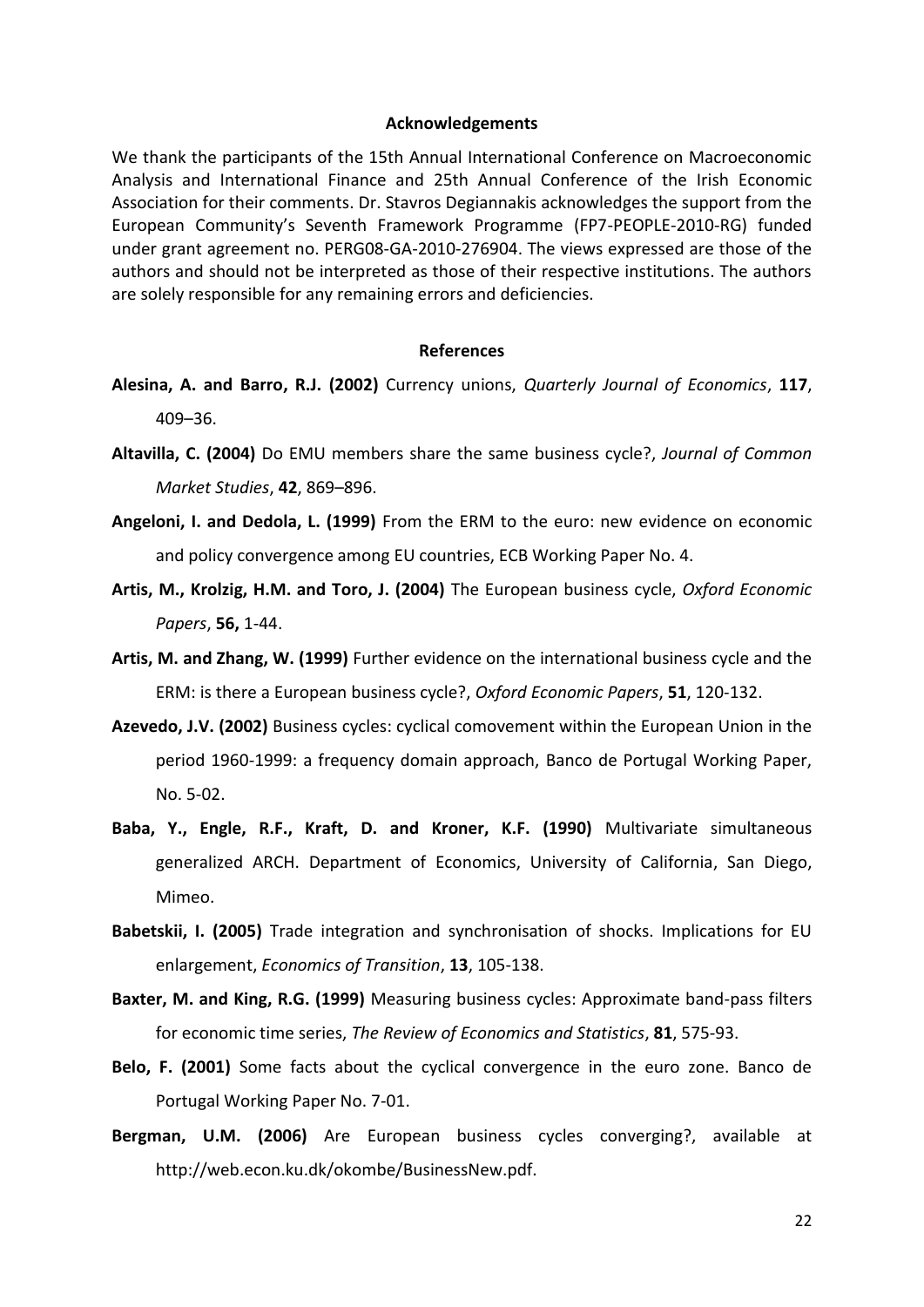- **Bergman, U.M. and Jonung, L. (2010)** Business cycle synchronization in Europe: Evidence from the Scandinavian Currency Union, European Commission, Economic Papers 402.
- **Böwer, U. and Guillemineau, C. (2006)** Determinants of business cycle synchronisation across Euro area countries, ECB Working paper series No. 587.
- **Burns, A.F. and Mitchell, W.C. (1946)** Measuring Business Cycles, New York, NBER.
- **Canova, F., Ciccarelli, M. and Ortega, E. (2012)** Do institutional changes affect business cycles? Evidence from Europe, *Journal of Economic Dynamics and Control*, **36**, 1520- 1533.
- **Cerqueira, P.A. and Martins, R. (2009)** Measuring the determinants of business cycle synchronization using a panel approach. *Economics Letters* **102**, 106-108.
- **Christiano, L. and Fitzgerald, T.J. (2003)** The bandpass filter, *International Economic Review*, **44,** 435-65.
- **Clarida, R., Gali, J. and Gertler, M. (1999)** The science of monetary policy: A New Keynesian perspective, *Journal of Economic Literature*, **37,** 1661–707.
- **Concaria, L.A. and Soares, M.J. (2009)** Business cycle synchronization across the Euro area: A wavelet analysis, NIPE working papers 8/2009.
- **Considine, J. and Duffy, D. (2006)** Partially sighted persons and the public debt elephant, *Constitutional Political Economy,* **17**, 237-49.
- **Crespo-Cuaresma, J. and Fernández-Amador, O. (2013)** Business cycle convergence in EMU: A first look at the second moment, *Journal of Macroeconomics*, in press.
- **Croux, C., Forni, M. and Reichlin, L. (2001)** A measure for co-movement of economic variables: theory and empirics, *Review of Economics and Statistics*, **83**, 232-241.
- **Crowley, P.M. and Schultz, A. (2010)** Measuring the intermittent synchronicity of macroeconomic growth in Europe, American Consortium on European Union Studies (ACES), Working Paper No. 2010.1.
- **Darvas, Z. and Szapary, G. (2008)** Business cycle synchronization in the enlarged EU, *Open Economies Review*, **19**, 1-19.
- **Dées, S. and Zorell, N. (2012)** Business cycle synchronisation: disentangling trade and financial linkages, *Open Economies Review*, 23, 623-643.
- **Döpke, J. (1999)** Stylised facts of Euroland's business cycle, *Jahrbücher für National Ökonomie und Statistik*, **219**, 591-610.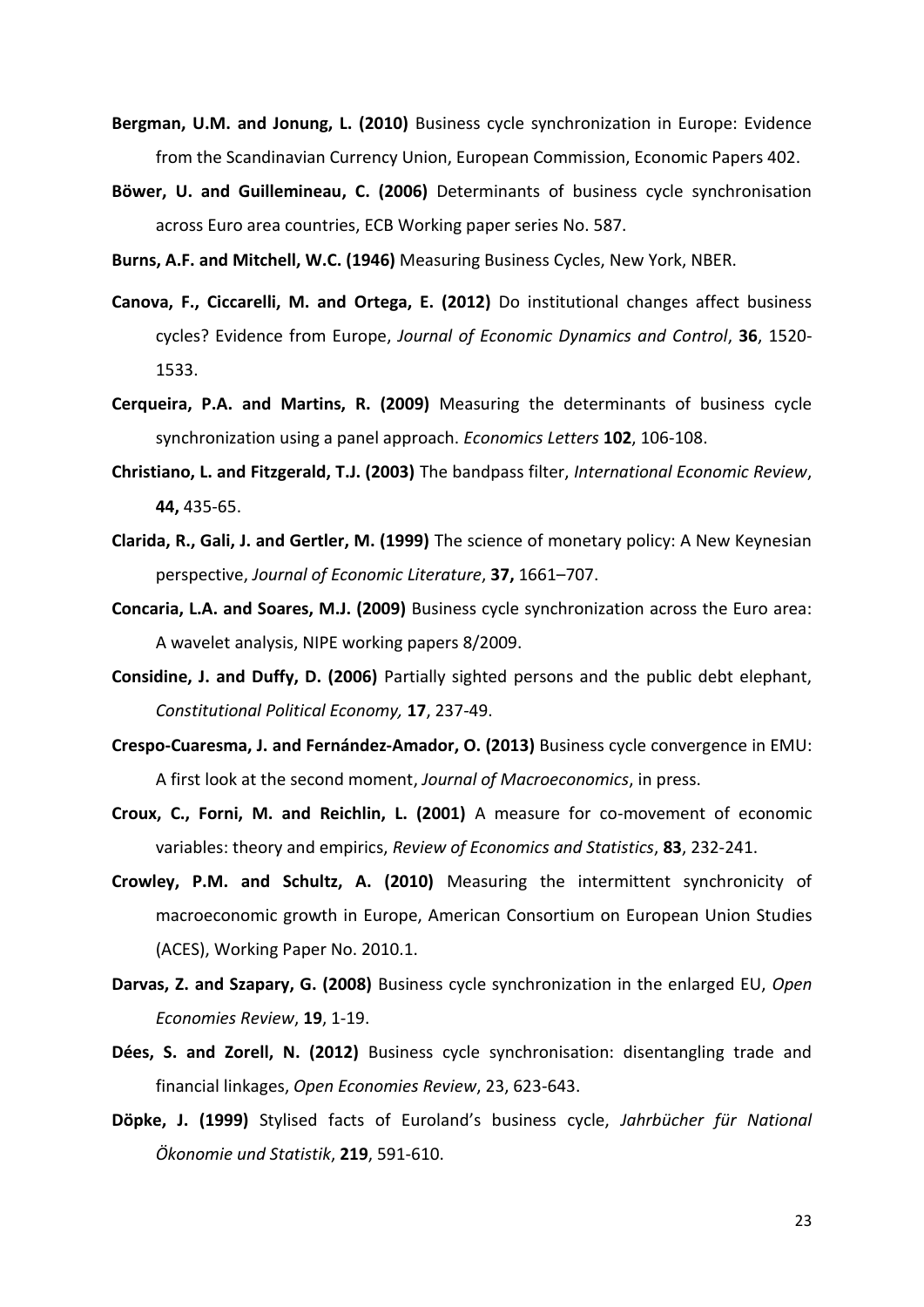- **Eichengreen, B. (2000)** The EMS in retrospect, National Bureau of Economic Research working paper 8035.
- **Engle, R.F. (2002)** Dynamic Conditional Correlation: A simple class of multivariate generalized autoregressive conditional heteroskedasticity models, *Journal of Business and Economic Statistics*, **20**, 339–350.
- **Engle, R.F. and Kroner, K.F. (1995)** Multivariate simultaneous generalized ARCH. *Econometric Theory*, **11**, 122-150.
- **Fatas, A. (1997)** EMU: countries or regions? Lessons from the EMS experience, *European Economic Review*, **41**, 743-51.
- **Ferreira-Lopes, A. and Pina, A. (2009)** Business cycles, core and periphery in monetary unions: Comparing Europe and North America, *Open Economies Review*, forthcoming.
- **Fidrmuc, J. (2004)** The endogeneity of the optimum currency area criteria, intra-industry trade, and EMU enlargement, *Contemporary Economic Policy*, **22**, 1–12.
- **Fidrmuc, J., Ikeda, T. and Iwatsubo, K. (2012)** International transmission of business cycles: Evidence from dynamic correlations, *Economics Letters*, **114**, 252-255.
- **Fidrmuc, J. and Korhonen, I. (2006)** Meta-analysis of the business cycle correlation between the euro area and the CEECs, *Journal of Comparative Economics*, **34**, 518–37.
- **Fidrmuc, J. and Korhonen, I. (2010)** The impact of the global financial crisis on business cycles in Asian emerging economies, *Journal of Asian Economics,* **21**, 293-303.
- **Frankel, J.A. and Rose, A.K. (1998)** The endogeneity of the optimum currency area criteria, *Economic Journal*, **108**, 1009–25.
- **Furceri, D. (2005)** Is an increase of the fiscal budget at EMU level desirable?, in P. Arestis, J. Ferreiro, and F. Serrano (Eds) *Financial Development in National and International Markets*, Palgrave Macmillan, London.
- **Furceri, D. and Karras, G. (2008)** Business-cycle synchronization in the EMU, *Applied Economics*, **40**, 1491-501.
- **Gächter, M., Riedl, A. and Ritzberger-Gruenwald, D. (2012)** Business cycle synchronization in the Euro Area and the impact of the financial crisis, *Monetary Policy & the Economy*, **2**, 33-60.
- **Gayer, C. (2007)** A fresh look at business cycle synchronisation in the euro area (No. 287). Directorate General Economic and Monetary Affairs, European Commission.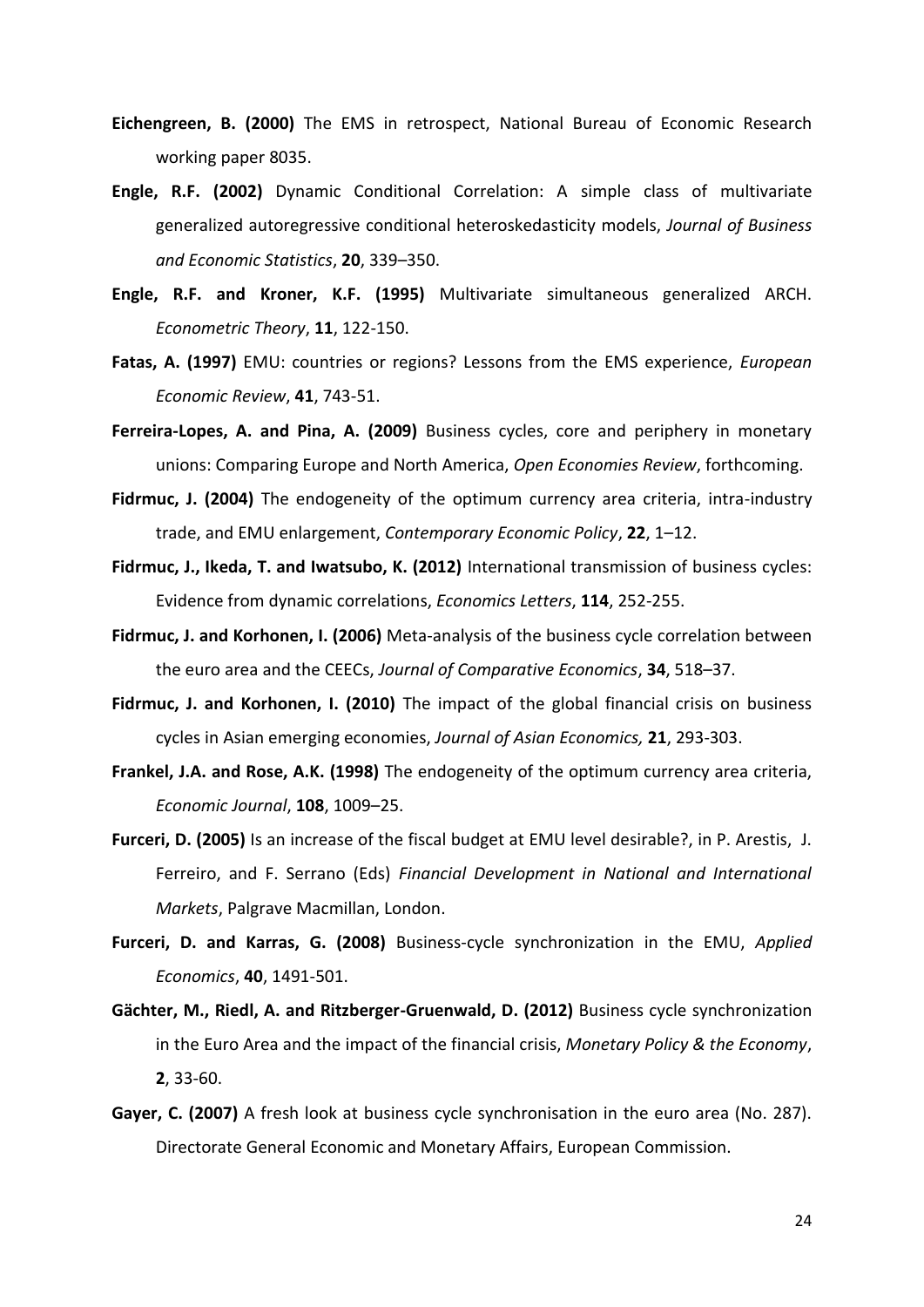- **Gali, J. and Perotti, R. (2003)** Fiscal policy and monetary integration in Europe, *Economic Policy*, **18**, 533–72.
- **Gogas, P. And Kothroulas, G. (2009)** Two speed Europe and business cycle synchronization in the European Union: The effect of the common currency, MPRA Paper No. 13909.
- **Gomez, D.M., Ortega, G.J. and Torgler, B. (2012)** Synchronization and diversity in business cycles: A network approach applied to the European Union, CREMA Working Paper Series 2012-01, Center for Research in Economics, Management and the Arts (CREMA).
- **de Haan, J., Jacobs, J., and Mink, M. (2007)** Measuring synchronicity and co-movement of business cycles with an application to the Euro area, CESifo Working Paper Series with No. 2112.
- **de Haan, J., Inklaar, R. and Jong-a Pin, R. (2008)** Will business cycles in the euro area converge? A critical survey of empirical research, *Journal of Economic Surveys*, **22**, 234-73.
- **Hughes Hallett, A. and Richter, C. (2008)** Have the Eurozone economies converged on a common European cycle?, *International Economics and Economic Policy*, **5**, 71-101.
- **Hodrick, R. and Prescott, E. (1997)** Postwar U.S. business cycles: An empirical investigation, *Journal of Money, Credit and Banking,* **29**, 1-16.
- **Inklaar, R. and de Haan, J. (2001)** Is there really a European business cycle? A comment, *Oxford Economic Papers*, **53**, 215-220.
- **Inklaar, R., Jong-a Pin, R. and de Haan, J. (2008)** Trade and business cycle synchronization in OECD countries - A re-examination, *European Economic Review*, **52**, 646-66.

**J.P. Morgan (1996)** Riskmetrics technical document, 4<sup>th</sup> edition, J.P. Morgan: New York.

- **Kenen, P.B. (1969)** The optimum currency area: An eclectic view, in R.A. Mundell and A. Swoboda (Eds) *Monetary Problems of the International Economy*, University of Chicago Press, Chicago.
- **Kuznets, S. (1958)** Long swings in the growth of population and in related economic variables. *Proceedings of the American Philosophical Society,* **102**, 25-57.
- **Laurent, S. (2007)** Estimating and Forecasting ARCH Models Using G@RCH *5*. London: Timberlake Consultants Press.
- **Lee, J. (2012a)** Business Cycle Synchronization in Europe: Evidence from a Dynamic Factor Model, *International Economic Journal*, (ahead-of-print), 1-18.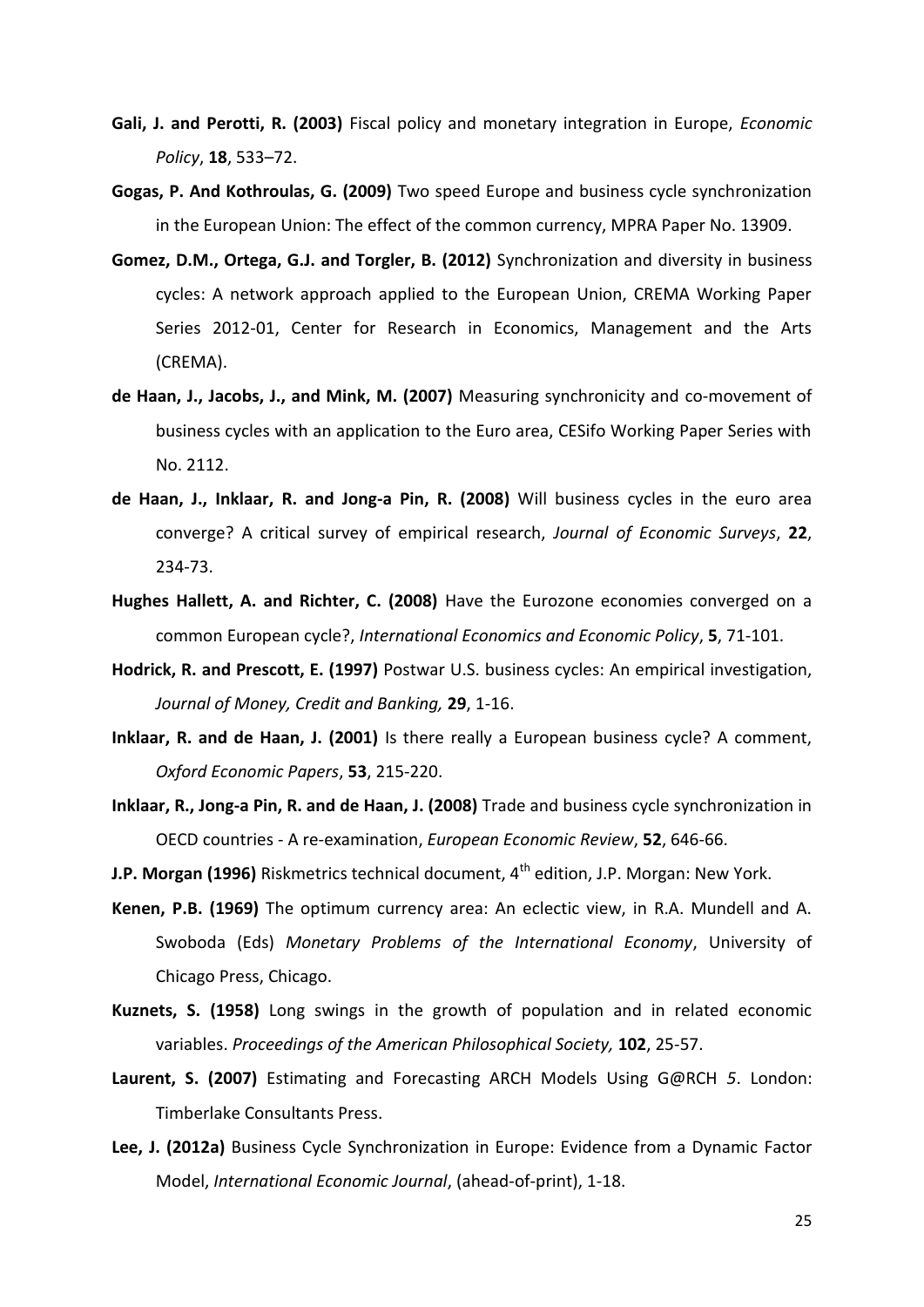- **Lee, J. (2012b)** Measuring business cycle comovements in Europe: Evidence from a dynamic factor model with time-varying parameters, *Economics Letters*, **115**, 438-440.
- **Lehwald, S. (2012)** Has the Euro changed business cycle synchronization? Evidence from the core and the periphery, *Empirica*, 1-30.
- **López-Córdova, J.E. and Meissner, C. (2003)** Exchange rate regimes and international trade: Evidence from the classical gold standard era, *American Economic Review*, **93**, 344-53.
- **Maurel, M. (2002)** On the way of EMU enlargement towards CEECs: What is the appropriate exchange rate regime?, Discussion paper No. 3409. CEPR.
- **McKinnon, R. (1963)** Optimum currency areas, *American Economic Review*, **53**, 717–25.

**Mitchell, W. (1946)** *Business Cycles: The problem and its setting*, New York, USA.

- **Mundell, R.A. (1961)** A theory of optimum currency areas, *American Economic Review*, **51,** 657–65.
- **Papageorgiou, T., Michaelides, G. and Milios, J.G. (2010)** Business cycles synchronization and clustering in Europe (1960–2009), *Journal of Economics and Business*, **62**, 419–70.
- **Rogoff, K. (1985)** The optimal degree of commitment to intermediate monetary target, *Quarterly Journal of Economics*, **100**, 1169–190.
- **Rose, A. and Engel, C. (2002)** Currency unions and international integration, *Journal of Money, Credit and Banking*, **34**, 1067-89.
- **Rose, A. and Stanley, T.D. (2005)** A Meta-analysis of the effect of common currencies on international trade, *Journal of Economic Surveys*, **19**, 347-65.
- **Rozmahel, P. (2011)** Real convergence trends in central and eastern European countries towards Eurozone: time-varying correlation approach. Silesian University working paper series. http://www.opf.slu.cz/aak/2011/02/rozmahel.pdf.
- **Savva, C.S, Neanidis, K.C. and Osborn, D.R. (2010)** Business cycle synchronisation of the Euro area with the new and negotiating member countries, *International Journal of Finance and Economics*, **15**, 288–306.
- **Sebastien, W. (2009)** Business cycle synchronicity, amplitude and the euro: one size does not yet fit all, MPRA Working Paper 21065.
- **Van der Weide, R. (2002)** GO-GARCH: A multivariate generalised orthogonal GARCH model, *Journal of Applied Econometrics*, **17**, 549-564.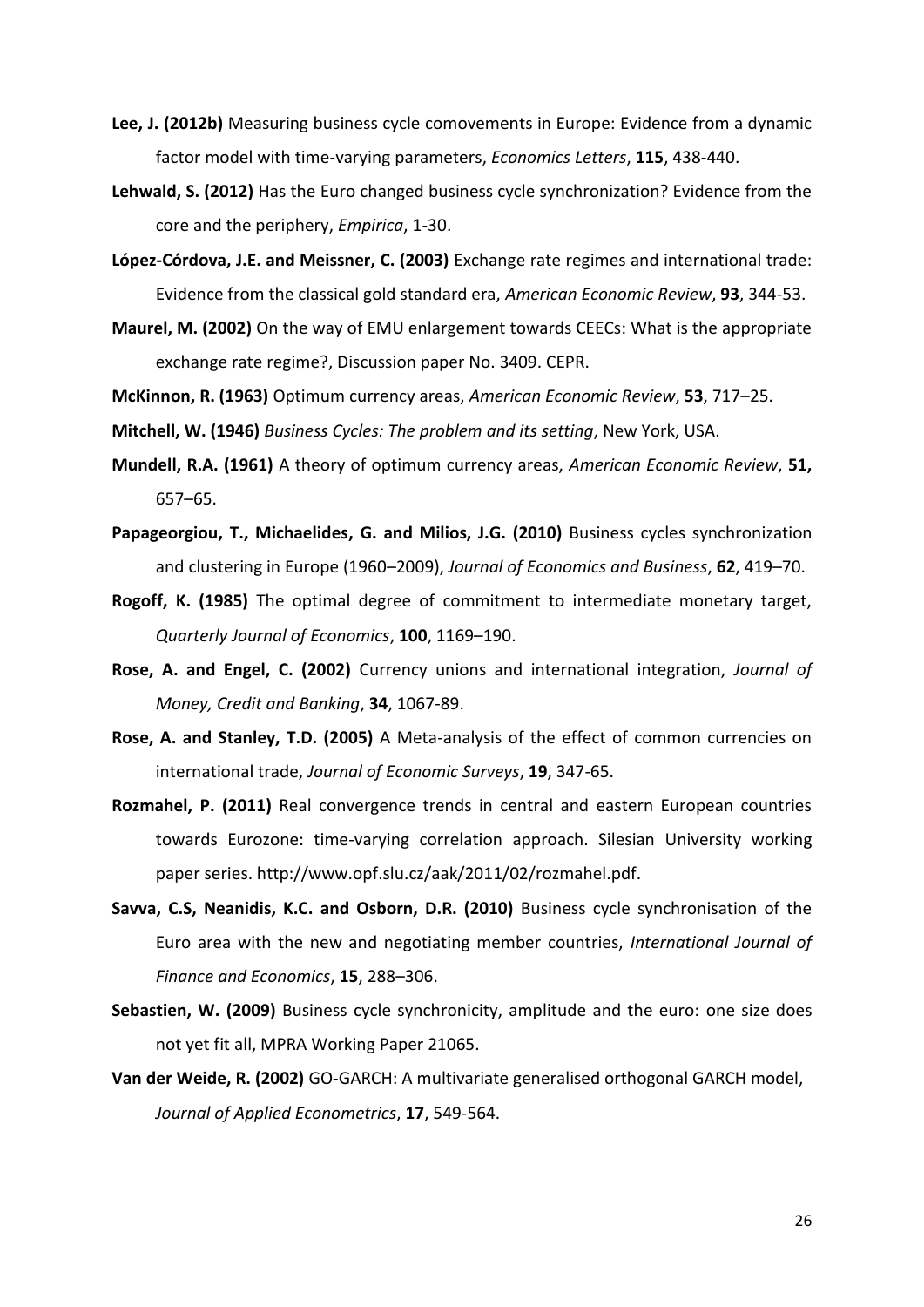- **Weyerstrass, K., van Aarle, B., Kappler, M. and Seymen, A. (2011)** Business cycle synchronisation with(in) the euro area: In search of a 'euro effect', *Open Economy Review*, **22**, 427–446.
- **Xekalaki, E. and Degiannakis, S. (2010)** ARCH models for financial applications. New York: Wiley.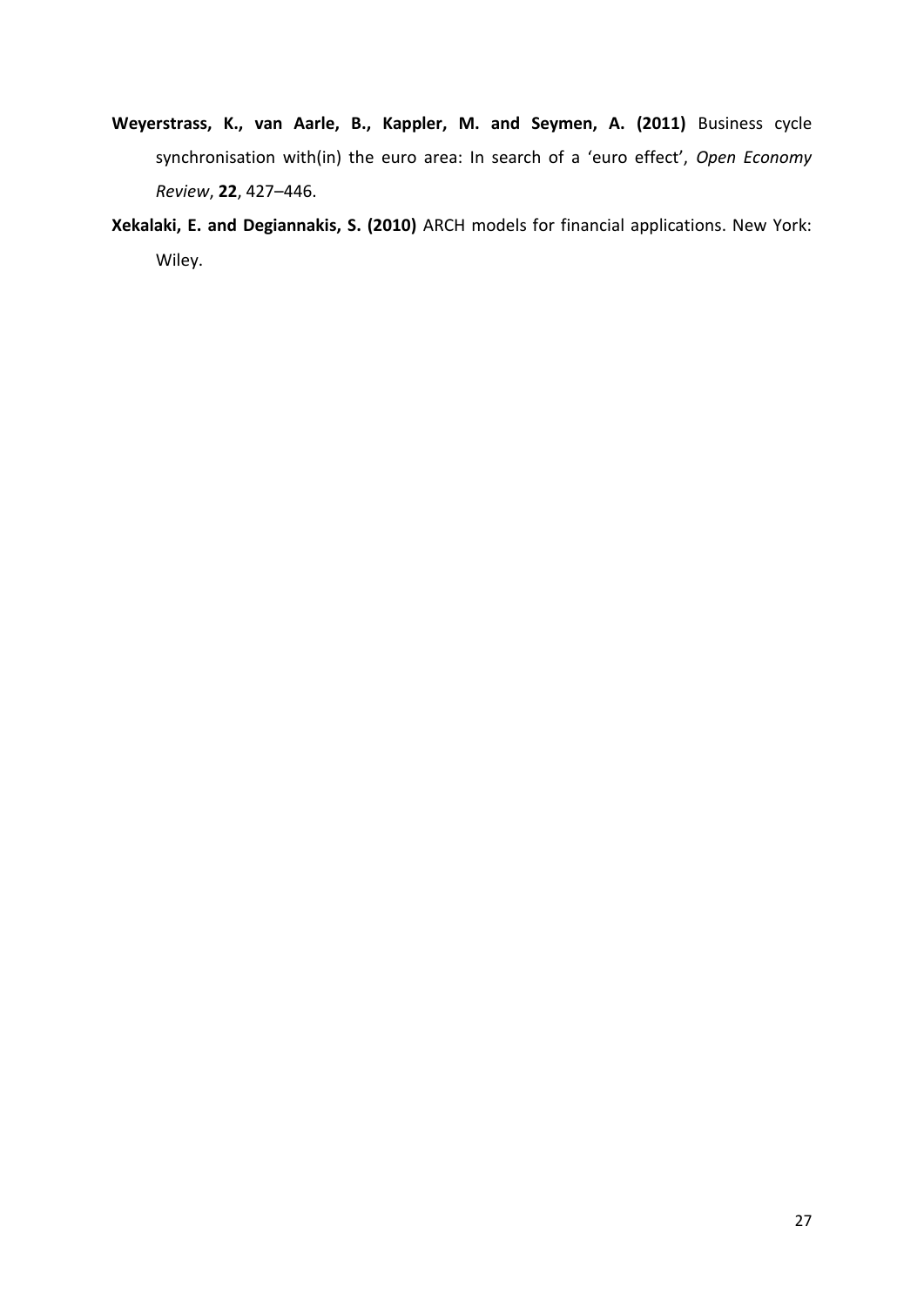**Figure 1:** Mean synchronisation and standard deviation of synchronisation. Period 1980- 2012.

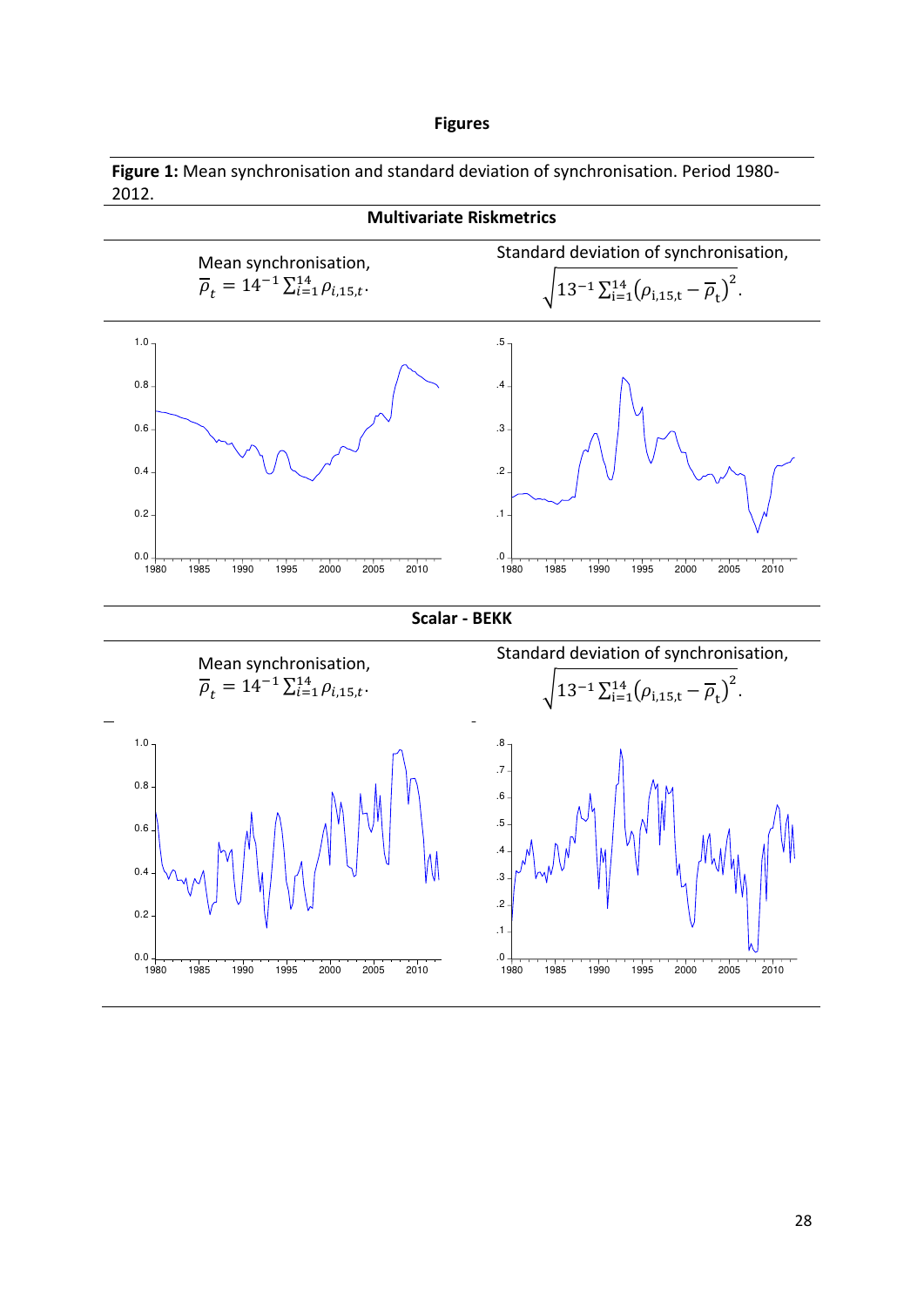



**Figure 3:** Time varying synchronisation,  $\rho_{i,15,t}$ , for i=1,2,...14 for 14 EU countries. Period 1980-1985.

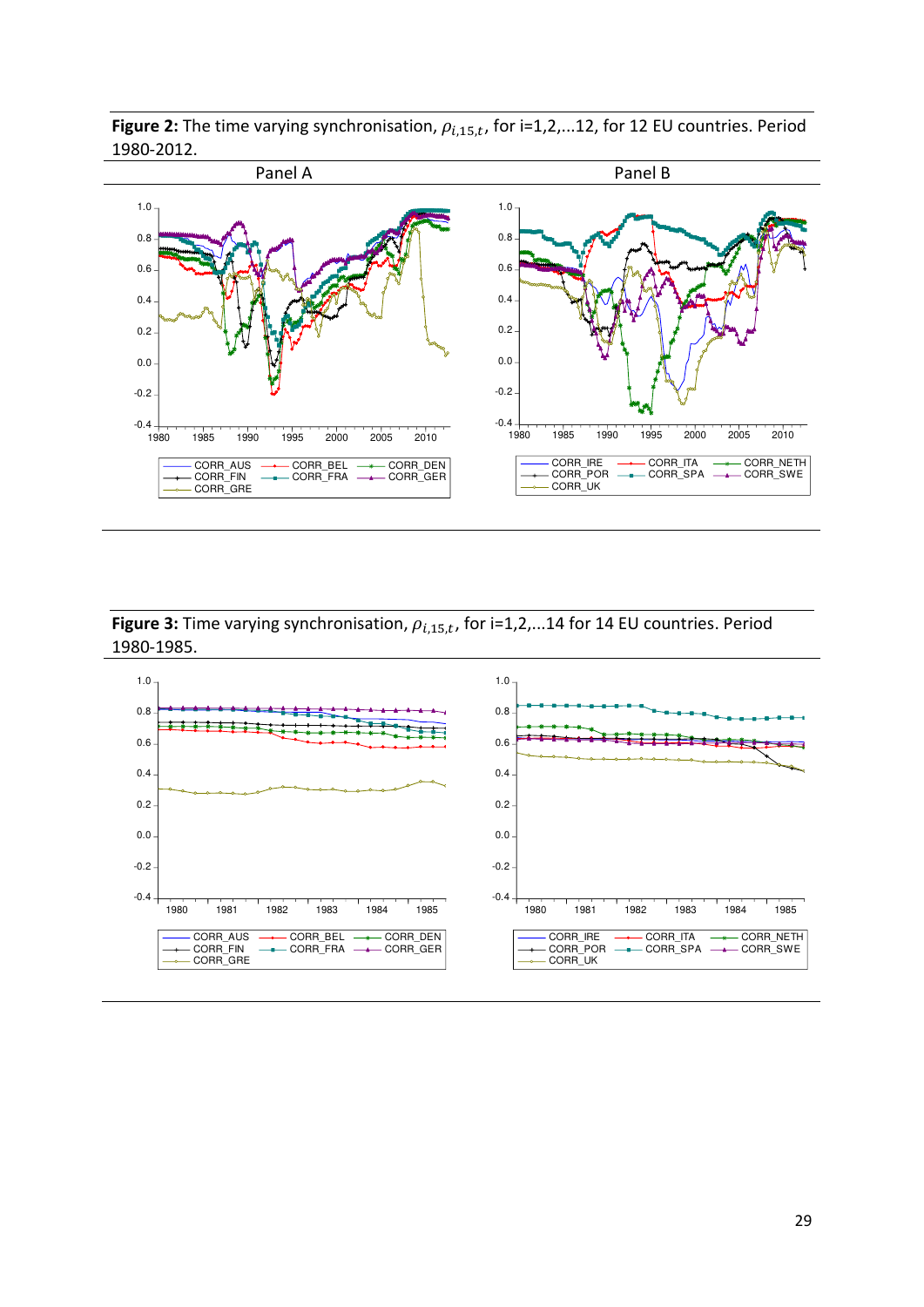

**Figure 4:** Time varying synchronisation,  $\rho_{i,15,t}$ , for i=1,2,...14 for 14 EU countries. Period 1986-1993.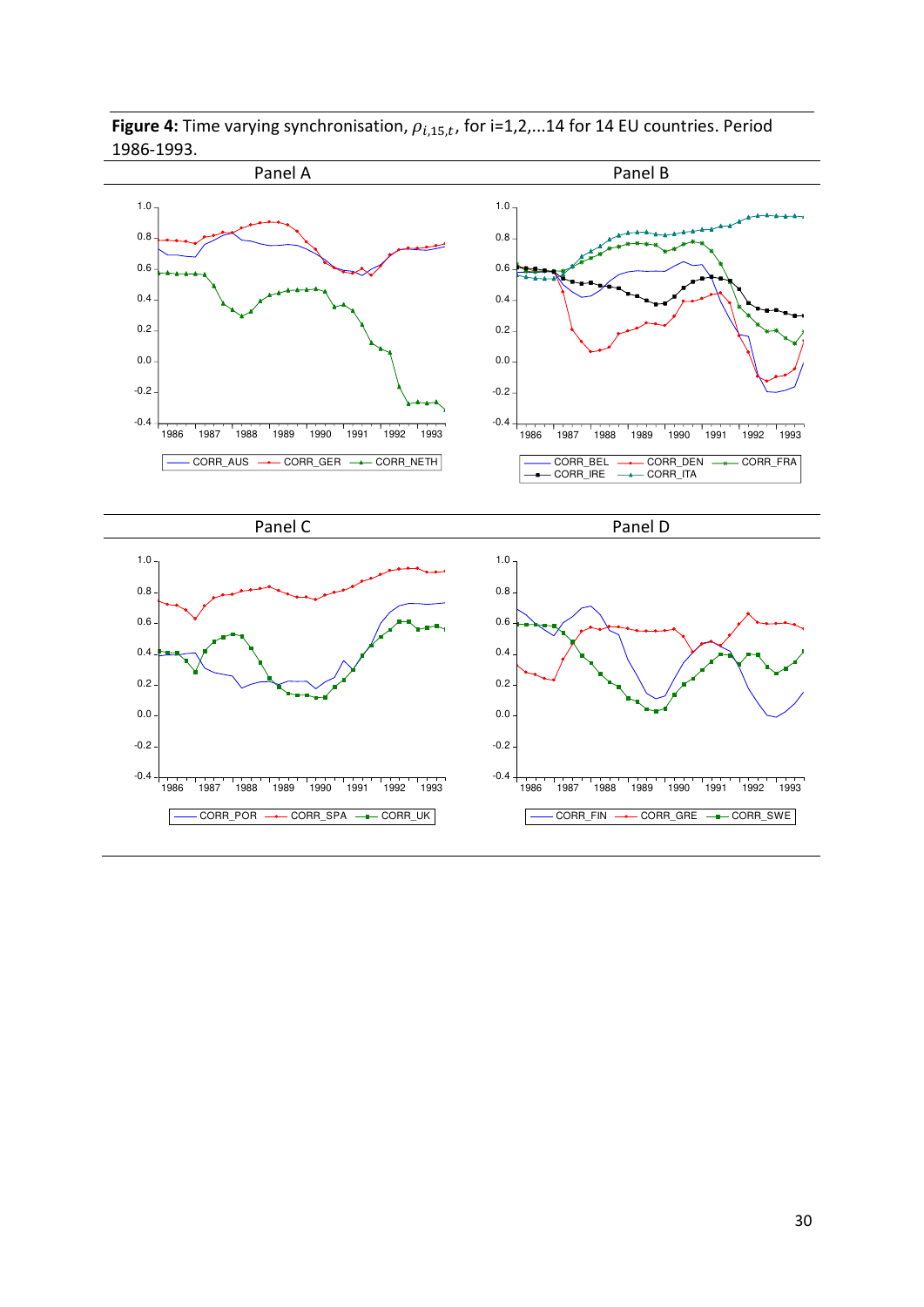

**Figure 5:** Time varying synchronisation,  $\rho_{i,15,t}$ , for i=1,2,...14 for 14 EU countries. Period 1994-1998.

**Figure 6:** Time varying synchronisation,  $\rho_{i,15,t}$ , for i=1,2,...14 for 14 EU countries. Period 1999-2007.